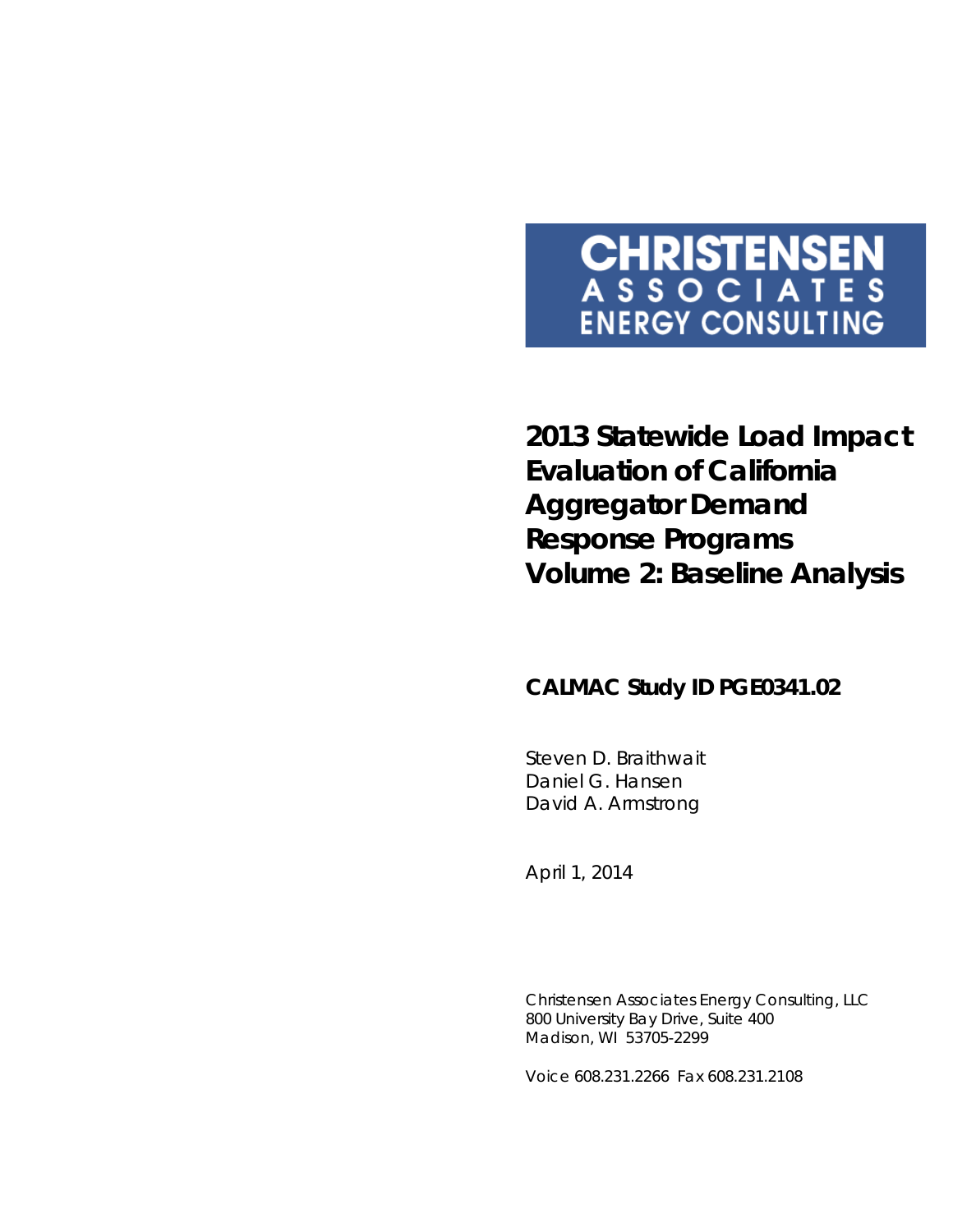# **Table of Contents**

| 1. |  |
|----|--|
| 2. |  |
| 3. |  |
|    |  |
|    |  |
|    |  |
| 4. |  |
| 5. |  |
| 6. |  |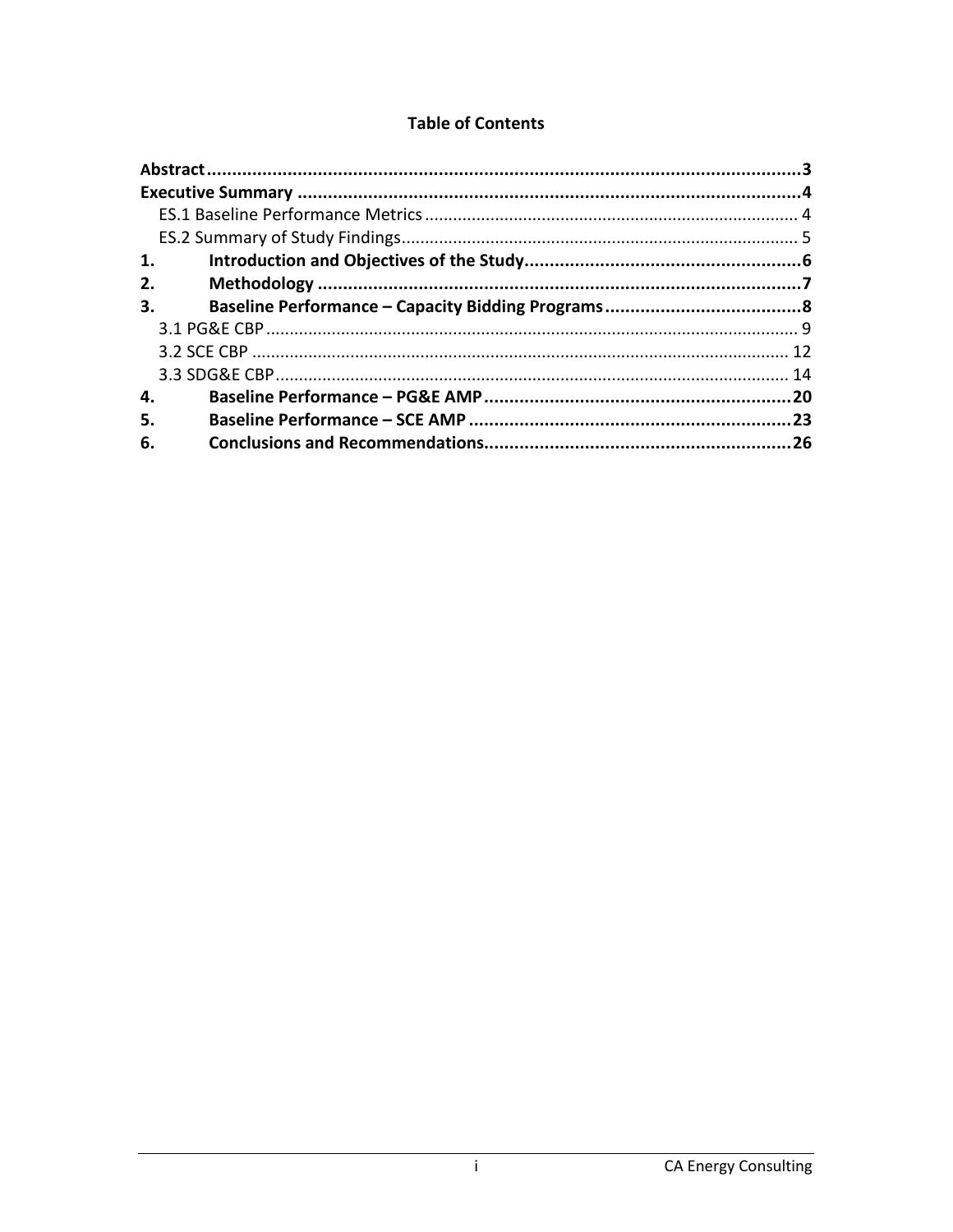# **Tables**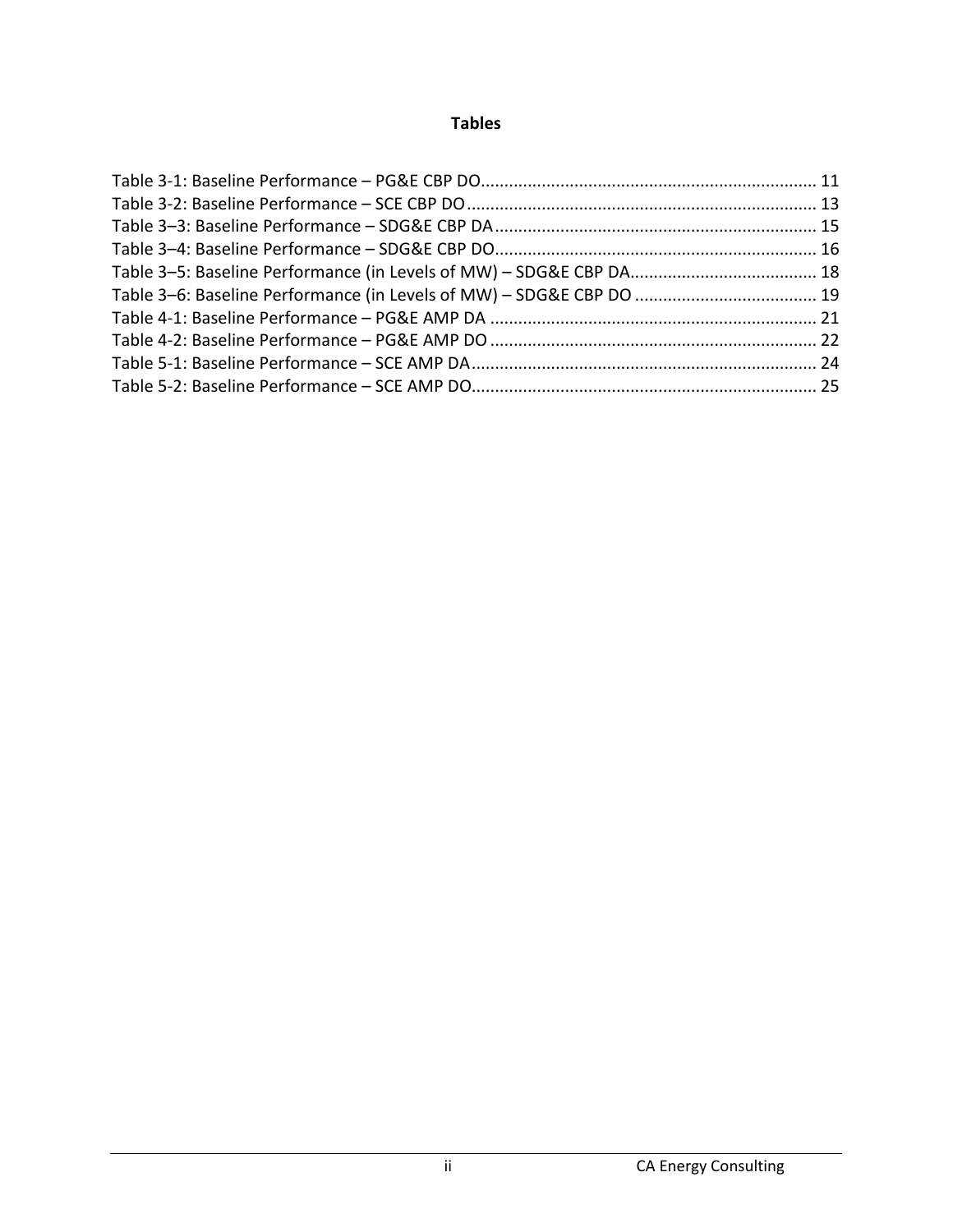## <span id="page-3-0"></span>**ABSTRACT**

This second volume of the aggregator program evaluation report for program-year 2013 contains an analysis of the performance of the current program baseline methods and of a number of potential alternative baseline methods. The baseline analysis was ordered in the CPUC decision regarding DR activities and budgets for 2012 through 2014.

Settlement baselines are critical components of demand response programs such as the aggregator programs, as they serve as the reference point for measuring program load reductions for which customers and aggregators receive credit payments, and utilities receive resource credits. The baseline analysis in this study focuses on differences in baseline performance under conditions such as: 1) using aggregations of *individual customer* baselines, compared to baselines for *portfolios* of customers; 2) using a range of caps on day-of percentage *baseline adjustments*; and 3) assuming that all baselines are subject to day-of adjustments, rather than just those for which customers actually selected the adjustment.

Baseline performance is measured by both how *accurate* the method is, regardless of the sign of baseline errors (where baseline errors are defined as the difference between a given calculated baseline and the "true" baseline), and whether the baseline method tends to be *biased* upward or downward (*i.e.*, the baseline method tends to under-state or over-state the true baseline).

Two key conclusions of this baseline study are the following:

- Similarly to previous baseline studies, the accuracy and bias measures for the aggregated customer baseline methods can vary substantially across utilities, programs, and notice types, suggesting that baseline errors depend on a number of factors other than baseline type and adjustment cap, such as the load variability of the particular customers participating in the programs.
- Allowing some day-of adjustment to the 10-in-10 baseline nearly always improves accuracy and reduces bias, but unlimited adjustments often cause baseline errors to increase relative to even a 50 percent cap.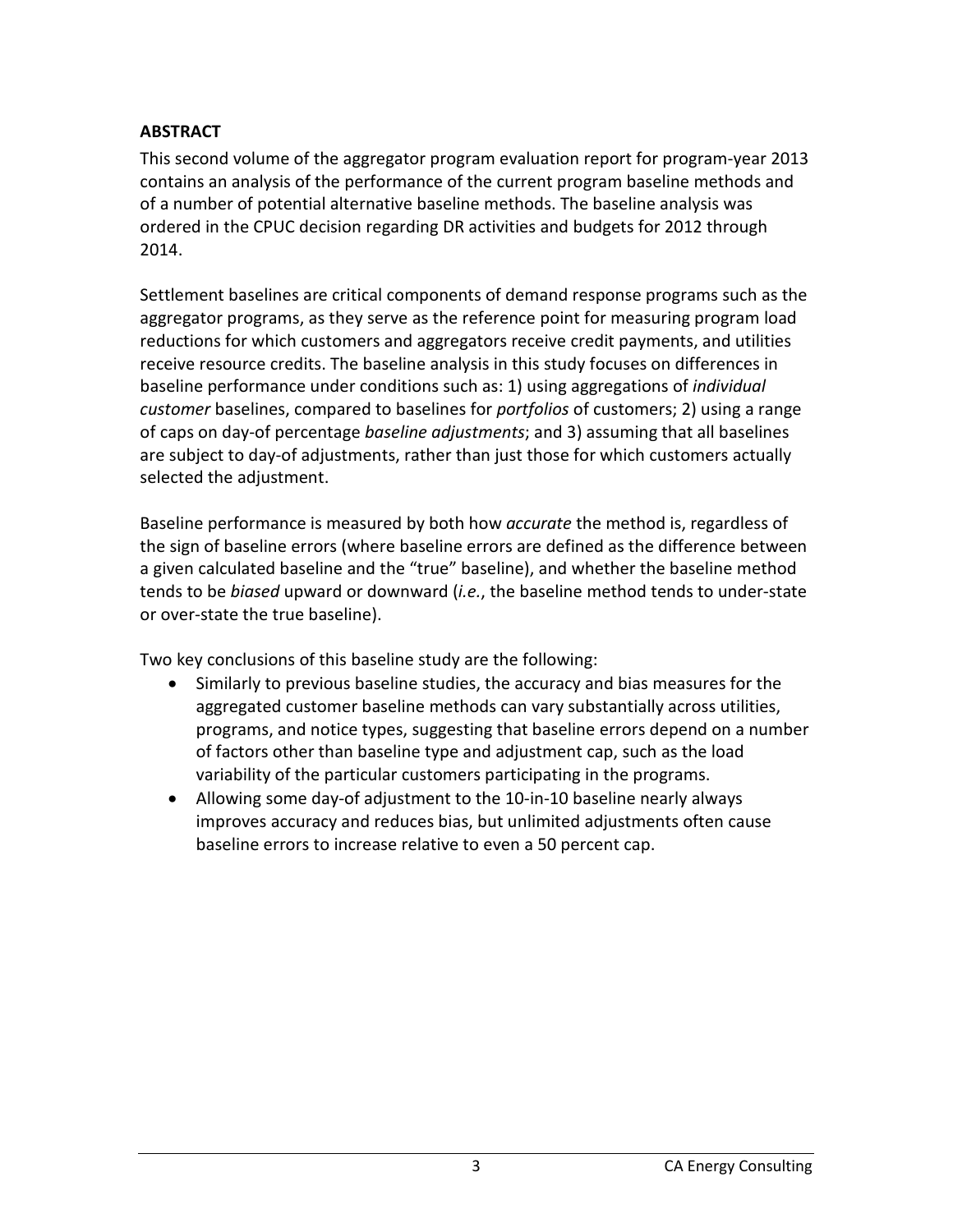# <span id="page-4-0"></span>**EXECUTIVE SUMMARY**

This second volume of the aggregator program evaluation report for program-year 2013 contains an analysis of the performance of the current program baseline methods and of a number of potential alternative baseline methods. The baseline analysis was ordered in the CPUC decision regarding DR activities and budgets for 2012 through 2014.

Settlement baselines are critical components of demand response programs such as the aggregator programs, as they serve as the reference point for measuring program load reductions for which customers and aggregators receive credit payments, and utilities receive resource credits. The baseline analysis in this study focuses on differences in results under the following conditions:

- 1. Using aggregations of *individual customer* baselines, compared to baselines for *portfolios* of customers (*e.g.,* loads for all of the customer accounts nominated in one aggregator's CBP DO notice portfolio are first summed, and baselines are constructed from the portfolio load);
- 2. Using a range of caps on day-of percentage *baseline adjustments* (*e.g.,* cap percentages of 20, 30, 40, and 50, plus unlimited adjustments); and
- 3. Comparing results based on customers' actual selection of the day-of baseline adjustment option, to a case where baselines are adjusted for *all* enrolled and nominated customers (*i.e.,* assuming that all customers in a given portfolio selected the adjustment).

The baseline analysis was conducted for both *actual* event days in 2013, as well as a set of event-like non-event days, or *simulated* events. In the case of *actual events*, the alternative baselines were compared to the baseline loads implied by the customerlevel regression analyses conducted in the 2013 *ex-post* load impact evaluation (*i.e.,* estimated load impacts are added to the observed event-day loads to create a "but for the event" reference load). In the case of *simulated* events, the observed loads on the event-like days serve as "true" baselines, which are then compared to all of the relevant alternative baseline methods.

# <span id="page-4-1"></span>**ES.1 Baseline Performance Metrics**

The performance of a baseline method is generally measured by how *accurate* the method is, regardless of the sign of baseline errors (where baseline errors are defined as the difference between a given calculated baseline and the "true" baseline), and whether the baseline method tends to be *biased* upward or downward (*i.e.*, the baseline method tends to under-state or over-state the true baseline). The *accuracy* metric used in this study is the median of the absolute values of the percentage baseline errors over all events and customers. To measure *bias*, the study reports values of median percent errors. Percentile values of percent errors, which reflect the distribution of errors around the median, are also shown.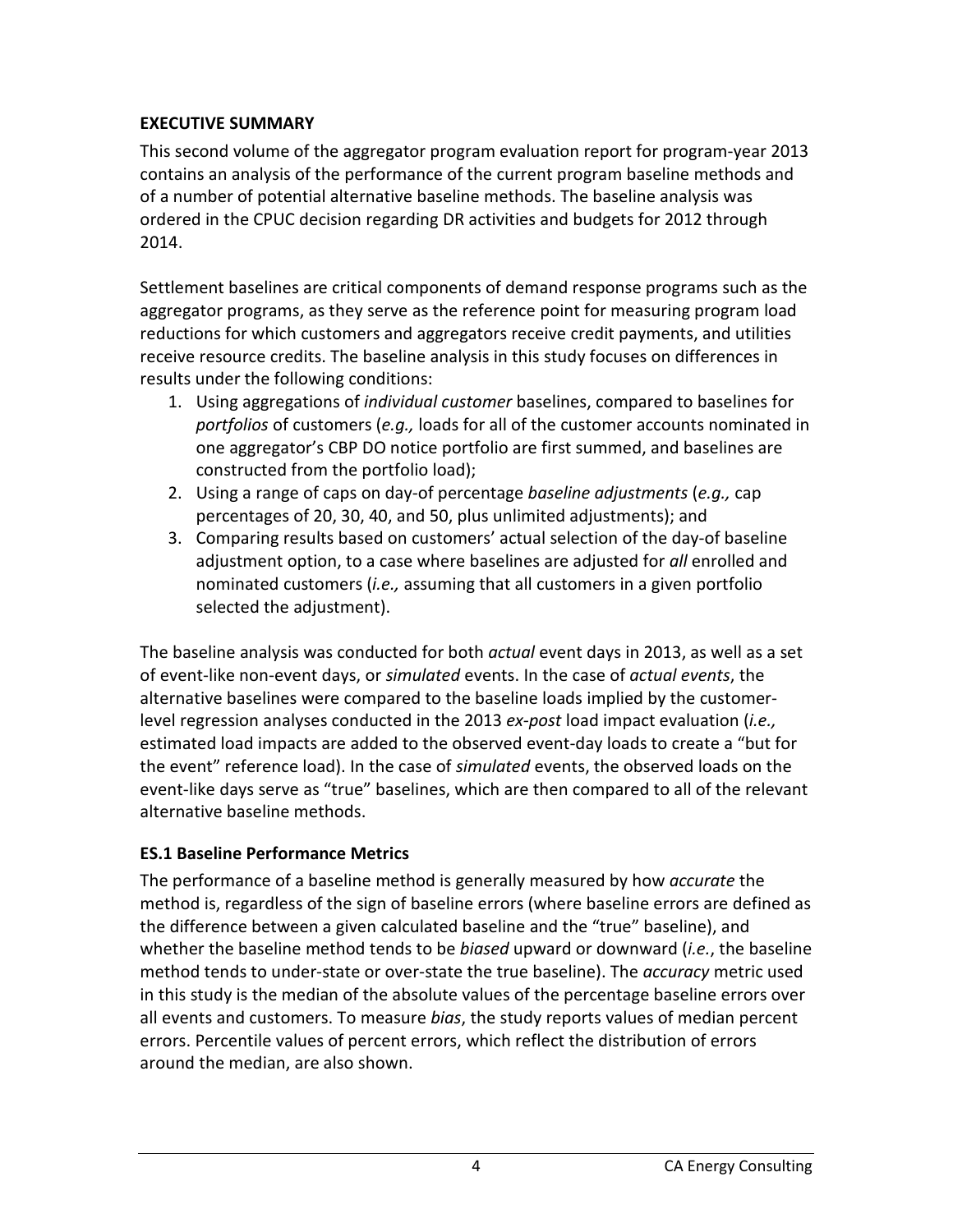## <span id="page-5-0"></span>**ES.2 Summary of Study Findings**

The primary conclusions of this baseline study are the following:

- Similarly to previous baseline studies, the accuracy and bias measures for the aggregated customer baseline methods can vary substantially across utilities, programs, and notice types, suggesting that baseline errors depend on a number of factors other than baseline type (*e.g.*, adjusted 10-in-10) and adjustment cap. These factors likely include the characteristics of the particular customers who participate in the programs and the nature of the events included in the study (*e.g.*, whether weather conditions on prior days that make up the baseline calculation were substantially milder or hotter than the event day).
- As a corollary, few common patterns emerge in terms of particular baseline types or cap restrictions producing consistent upward or downward biases.
- Several programs and notice types, such as SDG&E CBP DO and PG&E AMP DA and DO, produced relatively low errors, both in terms of median values and a relatively tight range of errors.
- Allowing some day-of adjustment to the 10-in-10 baseline nearly always improves accuracy and reduces bias (*i.e.*, the un-adjusted option frequently produces the least accurate results within a category, such as aggregated Universal adjustments), but unlimited adjustments often cause baseline errors to increase relative to even a 50 percent cap. However, in this study, there are few clear patterns of the degree of improvement in performance under different adjustment cap restrictions. For many of the programs, caps above 20 or 30 percent were not binding.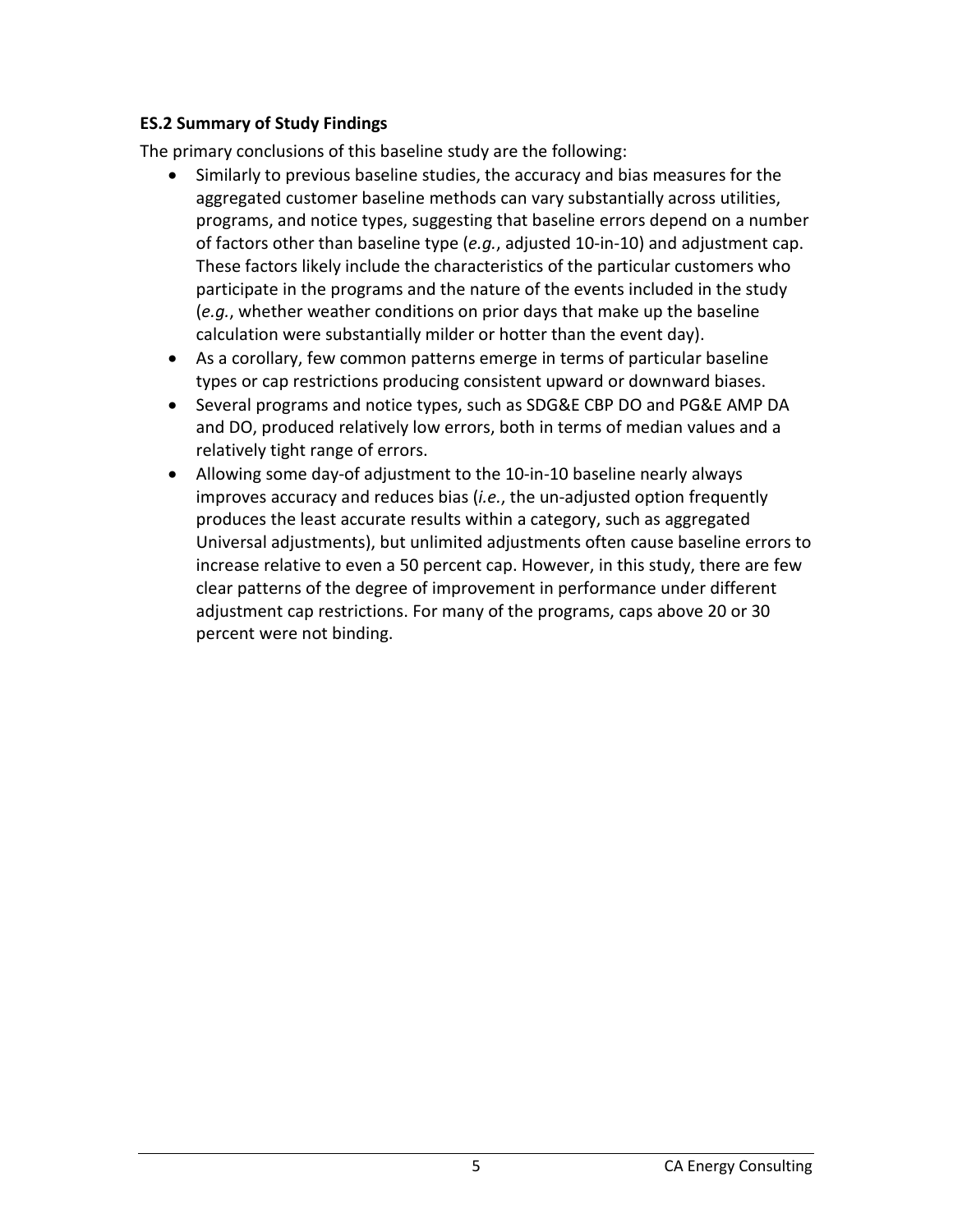# <span id="page-6-0"></span>**1. INTRODUCTION AND OBJECTIVES OF THE STUDY**

This second volume of the aggregator evaluation report for program-year 2013 contains an analysis of the performance of the current aggregator program baseline methods and of a number of potential alternative baseline methods. The baseline analysis was ordered in the CPUC decision regarding DR activities and budgets for 2012 through 2014, which included the following order on the topic of baselines:

*"[The utilities] shall provide, as part of the Load Impact Annual Filing on June 1, 2012 and again on April 1, 2013 and 2014, an analysis that compares their baseline settlement result using both individual and aggregated baseline with cap percentage adjustments of 20, 30, 40, 50 and no cap for the months of July, August, and September of the prior year. The Utilities shall compare the annual baseline settlement results with the Measurement and Evaluation results for the same year. The comparison analysis must include service accounts for which the adjusted energy baseline option was selected in that nomination month as well as a second set of service accounts, assuming all service accounts select day-of adjustment."*

Our understanding is that the current baseline methods for the aggregator programs are the following:

- CBP The program baseline is the sum of individual customer baselines within an aggregator's product portfolio (*e.g.,* DA 1-4), where the baseline uses the 10 in-10 method. Day-of adjustment (first 3 of 4 hours prior to event) is at the individual customer level, is optional, and is limited to 40%. Adjustments are for the window hours-ending (HE) 12 to 19.
- AMP Program baselines are agreed upon within the aggregator contracts. Dayof adjustments are determined monthly by the aggregators at the time of nomination.

The baseline analysis in this study focuses on differences in baseline performance under the following conditions:

- *Level of aggregation* 1) Baselines are constructed as aggregations of *individual customer* baselines, and 2) baselines are constructed from loads aggregated across customers in a relevant *portfolio* (*e.g.,* all of the customer accounts nominated in one aggregator's CBP DO 1-4 portfolio for a given month);
- *Selection of adjustment* Baselines are constructed under two alternative scenarios: 1) using customers' actual choice of selecting or not selecting the dayof baseline adjustment, and 2) applying day-of adjustments to baselines for *all* customers (*i.e.,* assuming that all customers in a portfolio selected the adjustment); and
- *Alternative adjustment caps* Baselines are constructed using a range of alternative caps on day-of percentage *baseline adjustments* (*e.g.,* cap percentages of 20, 30, 40, and 50, plus unlimited adjustments).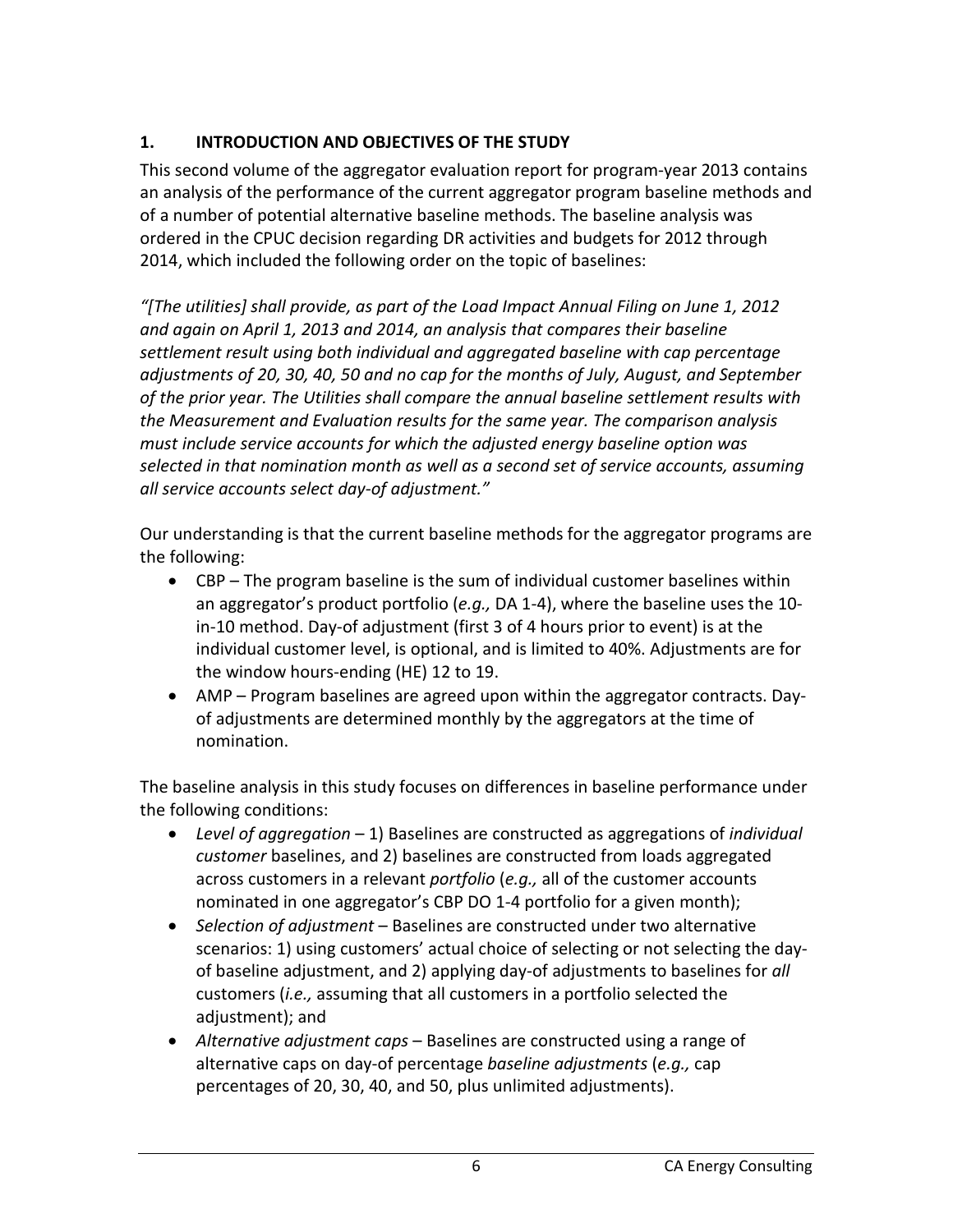The baseline analysis was conducted for both *actual* event days in 2013, as well as a set of event-like non-event days, or *simulated* events. In the case of *actual events*, the alternative baselines were compared to the baseline loads implied by the customerlevel regression analyses conducted in the 2013 ex post load impact evaluation (*i.e.,* the estimated reference loads). In the case of *simulated* events, the observed loads on the event-like days serve as "true" baselines, to which all of the relevant alternative baseline methods are compared.

# <span id="page-7-0"></span>**2. METHODOLOGY**

Performance of the alternative baseline methods was measured by statistics that characterize the baselines' *accuracy* and *bias*. The performance measures are calculated on the basis of the average across the event-hours of each event day for each customer service account. That is, the observations used in constructing the performance statistics represent outcomes for a customer's event day.<sup>[1](#page-7-1)</sup> The reported statistics combine information across customers of various types, and events.

Baseline **bias** measures the tendency for a given baseline method to over-state or under-state the "true" baseline. Bias was measured primarily using the *median percentage error ("MPE")*, where the percentage error is defined as the *difference* between the baseline measure in question and the true baseline load (*i.*e., the regression-based baseline for *actual* event days, or the observed load for *simulated* event days), divided by the *level* of the true baseline (see equation below). [2](#page-7-2) A positive MPE thus indicates an *upward* bias (or a tendency to *overstate* customers' load reductions), while a negative MPE indicates a *downward* bias (or a tendency to *understate* customers' load reductions). Note that the term "MPE" is typically used to refer to "*mean* percentage error." In this study, we use the median in place of the mean due to occasional large outliers (*e.g*., percentage errors in excess of 100 percent, due to very low observed loads during the hours in question) that limit the usefulness of mean values.

The percentage error for each customer-event day is calculated as follows:

 $Percentage\ error = (L^P_{\ d} - L^A_{\ d}) \bigm/ L^A_{\ d},$ 

where in this case,

L P

is one of the alternative *predicted* (program) average baseline load for customer-event day *d*; and

<span id="page-7-1"></span> $<sup>1</sup>$  Baseline errors for hours within an event for a given customer tend to take on quite similar values, so</sup> that the average across event hours provides a useful summary of baseline performance for a given

<span id="page-7-2"></span>customer-event combination.<br><sup>2</sup> In response to a request from SDG&E, we also report values of the performance statistics in levels rather than percentages (*e.g.*, median error).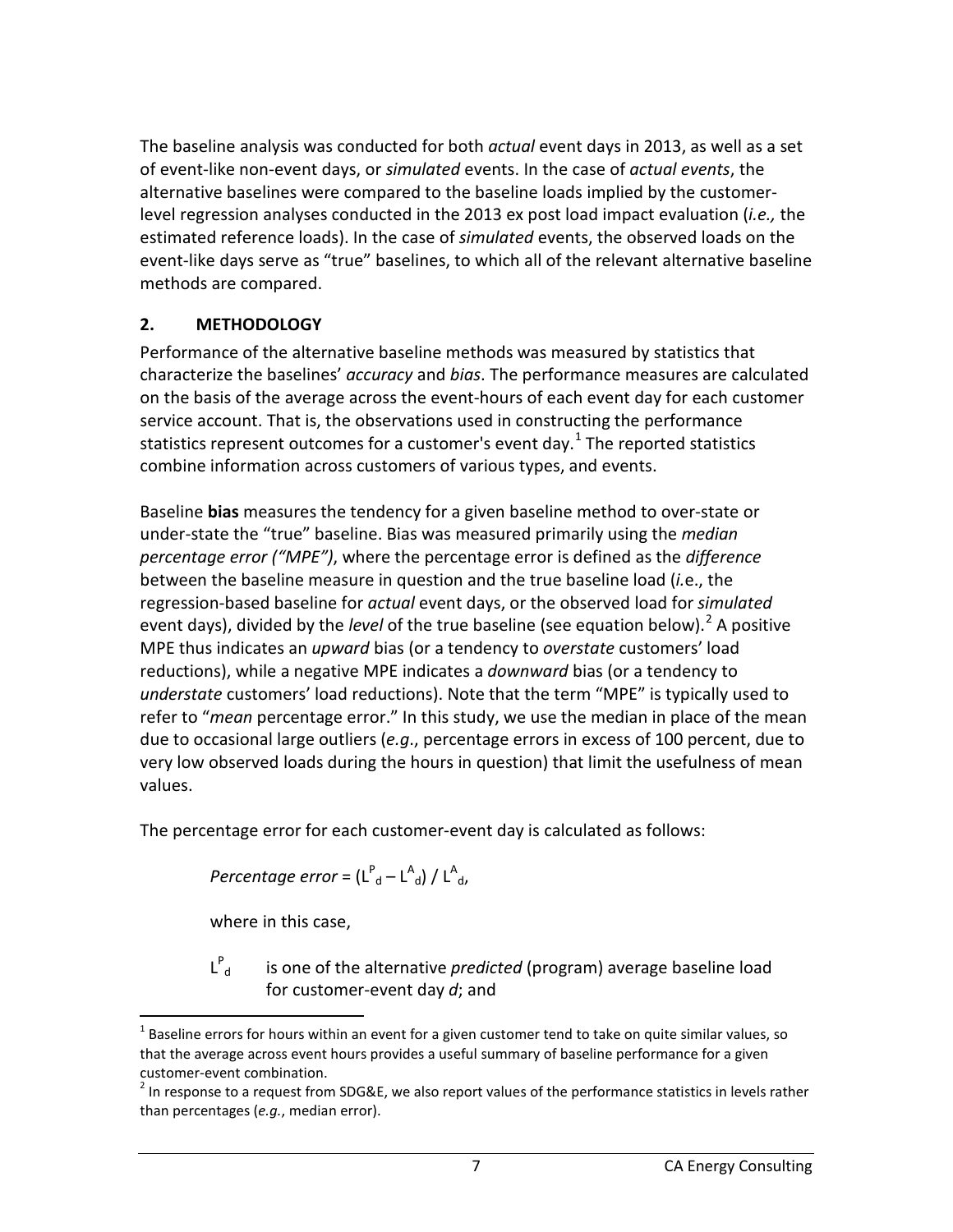$L^A$ is the "true" (based on regression results or observed loads) baseline load on customer-event day *d.*

The median percentage error (MPE) represents the  $50<sup>th</sup>$  percentile value across the total number (*n*) of observations (*i.e.*, the number of customer-event days) of percent errors. The tables below also report *percentiles* of errors, which provide a more comprehensive picture of the full distribution of baseline errors than median values alone. The percentiles reported are 10, 25, 50, 75, and 90 percentile values, where the  $50^{th}$ percentile value is the median.

Baseline **accuracy** (relative to the true baseline) measures the degree of difference, or error, *regardless of sign*, between two data series, which in this case are the alternative baselines and the true baseline. We use the *median absolute percentage error* (MAPE) statistic to characterize baseline accuracy. [3](#page-8-1) It is calculated as the median of the *absolute values* of the percentage errors across customer-event days, where percentage errors are again defined in the formula above. The use of absolute values of the errors means that positive and negative errors do not offset each other as they do in the MPE statistic.

This study also reports measures of the *levels* of baseline accuracy and bias in addition to the *percentage* error versions of the statistics.

# <span id="page-8-0"></span>**3. BASELINE PERFORMANCE – CAPACITY BIDDING PROGRAMS**

This section reports baseline performance results for the three utilities' CBP programs. Results for portfolios of DA and DO notice are shown separately. The accuracy and bias performance statistics are reported by four primary factors of interest in the study. These are the following:

- Load type
	- o *Aggregated* (*i.e.*, summations of individual customer-level baselines); and
	- o *Portfolio* (*i.e.*, baselines based on the sum of nominated customer loads within a portfolio; *e.g.,* CBP DO 1-4)
- Adjustment choice
	- o *As chosen* (aggregates individual customer-level baselines applying the day-of adjustment only if it was chosen by the customer)
	- o *Universal* (applies day-of adjustments to customer-level or portfolio baselines under the assumption that all baselines are subject to adjustment)
- Event type (actual or simulated)
- Adjustment cap (Unadjusted, 20, 30, 40 and 50 percent, and Unlimited)

<span id="page-8-1"></span> $3$  As with MPE, the term "MAPE" is typically used to refer to mean, rather than median absolute percentage errors. However, the existence of potentially large outlier values affects the ability to usefully interpret mean values for both measures.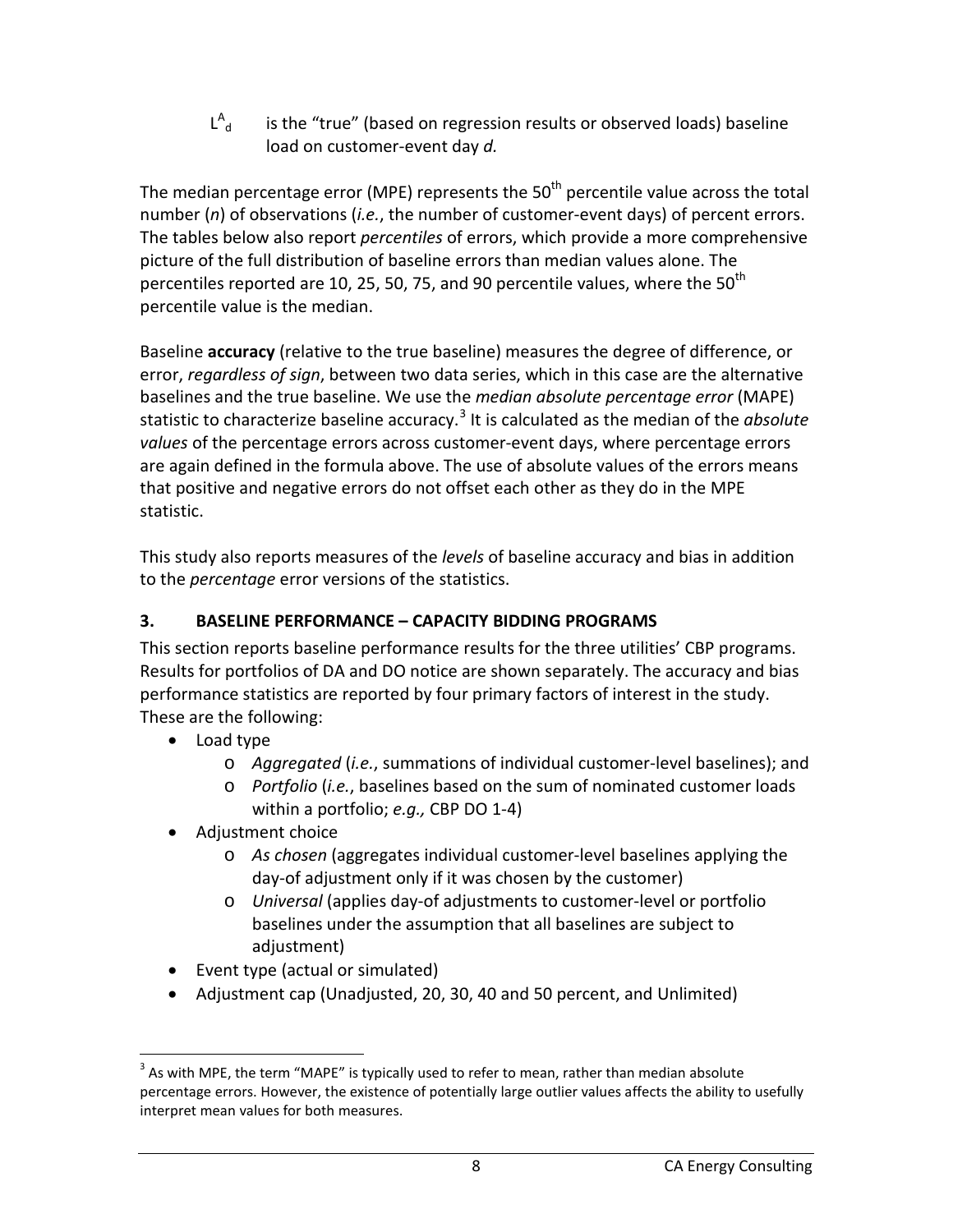For each combination of factors, the following statistics are provided:

- Number of customer accounts (also the percentage of customers who chose the day-of adjustment option)
- Accuracy statistic (MAPE)
- Bias statistic (MPE)
- Percentiles of percent errors (10, 25, 50, 75, and 90 percentiles)

## <span id="page-9-0"></span>**3.1 PG&E CBP**

Table 3–1 reports baseline performance statistics for PG&E's CBP DO program.<sup>[4](#page-9-1)</sup> As a guide to the reader, this section contains a detailed description of the three main panels. Later sections describe only highlights of results. The first panel (Aggregated/As Chosen) contains results for baselines that are constructed by summing calculated values of individual customer baselines to an aggregate level, where the individual baselines are adjusted only for those customers who chose the adjustment option during the 2013 program year, and by which cap is applied. Two subpanels report results by event type (Actual and Simulated).

The first column, labeled Cust. Count, identifies the number of customer accounts included in the calculations of that section. Only customers who were nominated for at least one event are included. Due to differences in the dates of the actual and simulated events, the counts of customers may differ between those event types (*e.g.*, for a simulated event in June, the number of nominated customers may be less than for actual events later in the summer). No values are shown in the first line (Unadj.), since at least some customers chose adjustments.<sup>[5](#page-9-2)</sup> All rows in the "As Chosen" panel reflect aggregations of *unadjusted* baselines for those who chose no adjustment, and *adjusted* baselines for those who chose adjustment, with values in each row reflecting the indicated caps. Nearly all (97 percent) of CBP DO customers selected the baseline adjustment option.

In the first major panel of "As Chosen" results, the "Accuracy" column indicates MAPE values of 2 to 2.7 percent for actual events and 3 to 3.5 percent for simulated events. Both vary somewhat across cap values. The "Bias" column indicates that the alternative baseline methods tend to understate the true baselines by less than one percent on actual event days and overstate the true baseline by 2 percent or less on simulated event days, again varying slightly across adjustment caps. The percentiles of errors indicate that twenty-five percent of the errors fall below -4 percent for the actual events. At the other end of the distribution, 10 percent of customers (90<sup>th</sup> percentile) have errors greater than 10 percent with a 30 percent adjustment cap.

<span id="page-9-1"></span><sup>&</sup>lt;sup>4</sup> Results are not shown for CBP DA due to the small number (24) of enrolled customer accounts.<br><sup>5</sup> The first line of the "Universal" panel shows results for the case in which all customers are assumed to

<span id="page-9-2"></span>have unadjusted baselines.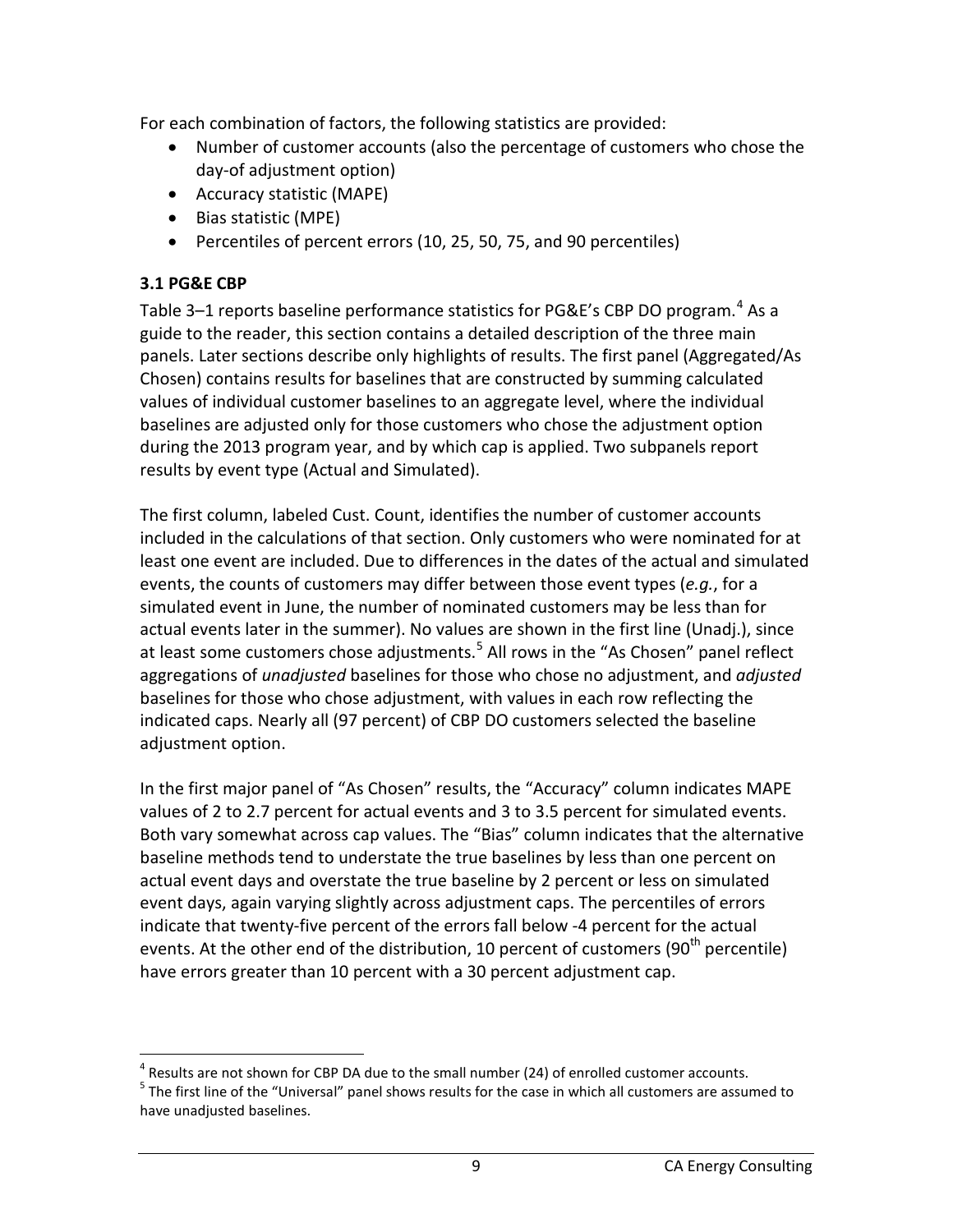The middle panel (Aggregated/Universal) results represent the case in which each customer's baseline receives a day-of adjustment, varying from no adjustment, through the various caps, to unlimited adjustment. Not unexpectedly, given that most customers selected the baseline adjustment, values in this panel are quite similar to those in the "As Chosen" panel. The primary exceptions are 1) the Un-adjusted case shown in the first line, showing that the baseline performance results are considerably worse for these customers without some day-of adjustment, and 2) an increase in the number of understated baselines (see  $10^{th}$  and  $25^{th}$  percentile results) with high adjustment caps on actual events.

The third panel shows the case of portfolio loads, in which baselines are calculated after summing each customer's load within a portfolio. Both the MAPE and MPE values under this baseline method are roughly comparable to the aggregations of individual customer baselines for the actual events. The MPE values show relatively low downward bias for actual events and less than 2 percent upward bias for the simulated events. However, the 10<sup>th</sup> and 90<sup>th</sup> percentiles show that ten percent of aggregator/event percent errors can be relatively high for any adjustment cap.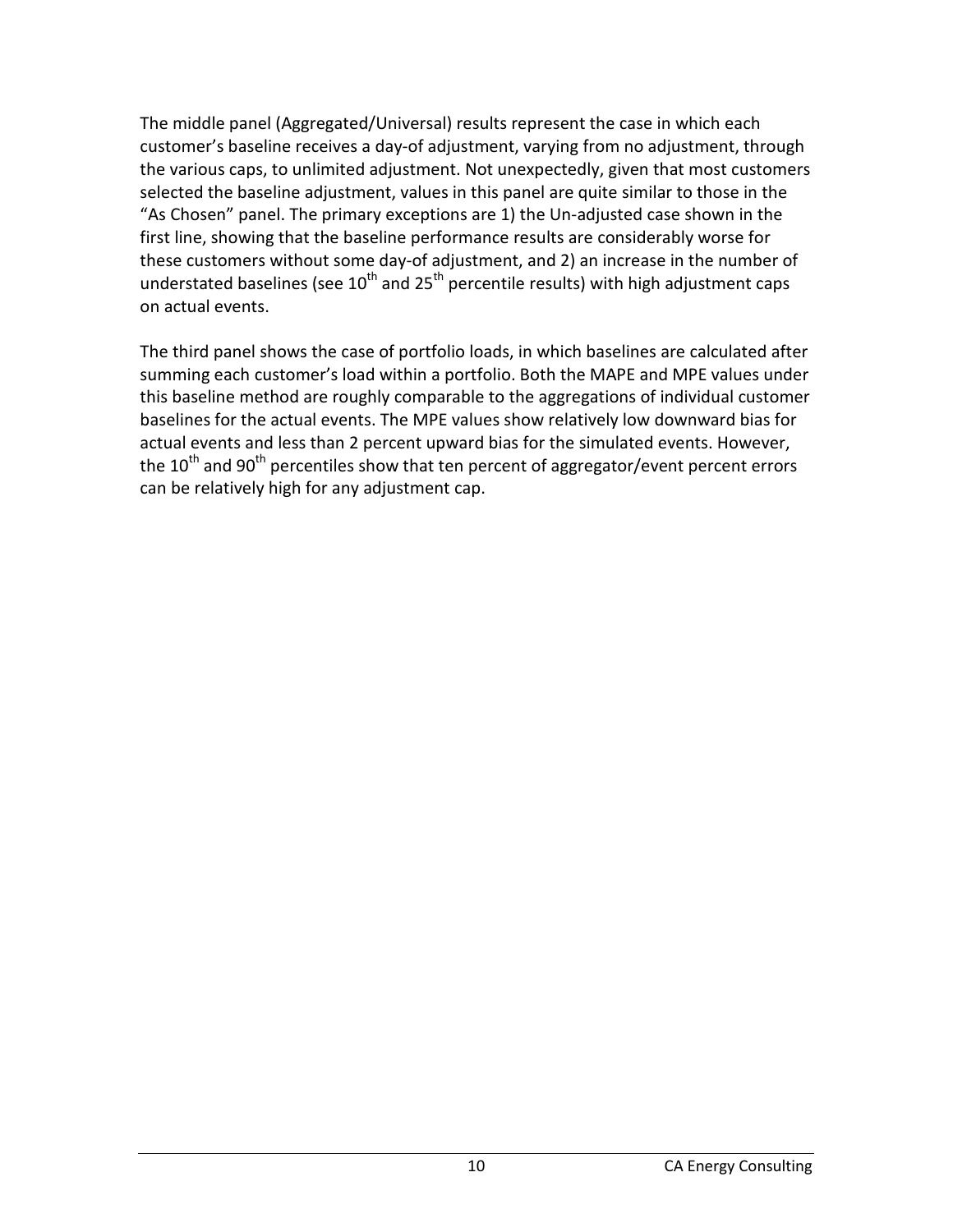<span id="page-11-0"></span>

|             |                                                    |               |       |       | <b>Accuracy</b> | <b>Bias</b> | <b>Percentiles of % Errors</b> |          |          |          |        |
|-------------|----------------------------------------------------|---------------|-------|-------|-----------------|-------------|--------------------------------|----------|----------|----------|--------|
| Load        | Adj.                                               | <b>Event</b>  |       | Cust. |                 |             |                                |          |          |          |        |
| <b>Type</b> | <b>Choice</b>                                      | <b>Type</b>   | Cap   | Count | <b>MAPE</b>     | <b>MPE</b>  | p10                            | p25      | p50      | p75      | p90    |
|             |                                                    |               | Unadj |       |                 |             |                                |          |          |          |        |
|             | Aggregated<br>As Chosen<br>Aggregated<br>Universal |               | 20    | 482   | 2.59%           | 0.25%       | $-3.12%$                       | $-1.46%$ | 0.25%    | 3.51%    | 11.41% |
|             |                                                    | <b>Actual</b> | 30    | 482   | 1.96%           | $-0.62%$    | $-4.31%$                       | $-2.09%$ | $-0.62%$ | 1.42%    | 9.76%  |
|             |                                                    |               | 40    | 482   | 2.59%           | $-0.71%$    | $-4.26%$                       | $-2.88%$ | $-0.71%$ | 0.51%    | 7.95%  |
|             |                                                    |               | 50    | 482   | 2.72%           | $-0.85%$    | $-4.63%$                       | $-2.88%$ | $-0.85%$ | 0.31%    | 7.55%  |
|             |                                                    |               | Unlim | 482   | 2.72%           | $-0.95%$    | $-6.70%$                       | $-3.32%$ | $-0.95%$ | 0.03%    | 7.55%  |
|             |                                                    |               | Unadj |       |                 |             |                                |          |          |          |        |
|             |                                                    |               | 20    | 483   | 3.48%           | 2.33%       | $-5.38%$                       | $-0.52%$ | 2.33%    | 4.77%    | 8.66%  |
|             |                                                    |               | 30    | 483   | 3.23%           | 1.90%       | $-5.75%$                       | $-1.04%$ | 1.90%    | 4.77%    | 8.55%  |
|             |                                                    | Simulated     | 40    | 483   | 3.12%           | 1.86%       | $-7.02%$                       | $-1.31%$ | 1.86%    | 4.44%    | 8.31%  |
|             |                                                    |               | 50    | 483   | 3.06%           | 1.60%       | $-7.18%$                       | $-1.48%$ | 1.60%    | 4.32%    | 8.31%  |
|             |                                                    |               | Unlim | 483   | 3.33%           | 1.16%       | $-7.82%$                       | $-1.93%$ | 1.16%    | 4.32%    | 8.31%  |
|             |                                                    |               | Unadj | 482   | 9.58%           | 9.43%       | $-2.89%$                       | 2.77%    | 9.43%    | 14.57%   | 18.01% |
|             |                                                    |               | 20    | 482   | 3.34%           | $-0.14%$    | $-7.99%$                       | $-3.33%$ | $-0.14%$ | 3.35%    | 9.81%  |
|             |                                                    | <b>Actual</b> | 30    | 482   | 2.36%           | $-0.62%$    | $-11.25%$                      | $-4.12%$ | $-0.62%$ | 0.89%    | 7.19%  |
|             |                                                    |               | 40    | 482   | 2.53%           | $-0.71%$    | $-11.64%$                      | $-4.12%$ | $-0.71%$ | 0.28%    | 5.39%  |
|             |                                                    |               | 50    | 482   | 2.54%           | $-0.86%$    | $-13.43%$                      | $-4.12%$ | $-0.86%$ | $-0.03%$ | 4.47%  |
|             |                                                    |               | Unlim | 482   | 2.64%           | $-1.72%$    | $-16.28%$                      | $-4.94%$ | $-1.72%$ | $-0.54%$ | 3.82%  |
|             |                                                    |               | Unadj | 483   | 5.15%           | 4.49%       | $-3.12%$                       | 0.43%    | 4.49%    | 8.94%    | 13.42% |
|             |                                                    |               | 20    | 483   | 3.59%           | 2.11%       | $-5.57%$                       | $-0.79%$ | 2.11%    | 4.71%    | 7.93%  |
|             |                                                    |               | 30    | 483   | 3.21%           | 1.85%       | $-6.66%$                       | $-1.22%$ | 1.85%    | 4.62%    | 7.68%  |
|             |                                                    | Simulated     | 40    | 483   | 3.37%           | 1.81%       | $-7.01%$                       | $-1.54%$ | 1.81%    | 4.27%    | 7.65%  |
|             |                                                    |               | 50    | 483   | 3.20%           | 1.60%       | $-7.18%$                       | $-1.69%$ | 1.60%    | 4.12%    | 6.89%  |
|             |                                                    |               | Unlim | 483   | 3.34%           | 1.02%       | $-7.98%$                       | $-2.24%$ | 1.02%    | 4.02%    | 6.67%  |
|             |                                                    |               | Unadj | 482   | 10.37%          | 9.86%       | $-6.02%$                       | $-1.38%$ | 9.86%    | 17.18%   | 21.38% |
|             |                                                    |               | 20    | 482   | 2.26%           | $-0.24%$    | $-9.46%$                       | $-3.86%$ | $-0.24%$ | 2.05%    | 10.92% |
|             |                                                    | Actual        | 30    | 482   | 1.88%           | $-0.59%$    | $-12.70%$                      | $-4.48%$ | $-0.59%$ | 0.88%    | 9.00%  |
|             |                                                    |               | 40    | 482   | 2.12%           | $-0.70%$    | $-12.70%$                      | $-5.48%$ | $-0.70%$ | 0.48%    | 9.00%  |
|             |                                                    |               | 50    | 482   | 2.12%           | $-0.70%$    | $-12.70%$                      | $-5.48%$ | $-0.70%$ | 0.48%    | 9.00%  |
| ioi         | ersal                                              |               | Unlim | 482   | 2.12%           | $-0.70%$    | $-12.70\%$ -5.48%              |          | $-0.70%$ | 0.48%    | 9.00%  |
| Port        | Nin<br>D                                           |               | Unadj | 483   | 5.57%           | 4.56%       | $-3.20%$                       | 1.39%    | 4.56%    | 9.12%    | 13.91% |
|             |                                                    |               | 20    | 483   | 3.50%           | 1.91%       | $-7.57%$                       | $-1.81%$ | 1.91%    | 4.29%    | 7.93%  |
|             |                                                    |               | 30    | 483   | 3.50%           | 1.76%       | $-7.58%$                       | $-1.85%$ | 1.76%    | 4.22%    | 7.93%  |
|             |                                                    | Simulated     | 40    | 483   | 3.50%           | 1.76%       | $-8.03%$                       | $-1.85%$ | 1.76%    | 4.09%    | 7.40%  |
|             |                                                    |               | 50    | 483   | 3.54%           | 1.56%       | $-8.03%$                       | $-2.01%$ | 1.56%    | 4.09%    | 7.40%  |
|             |                                                    |               | Unlim | 483   | 3.54%           | 1.56%       | $-8.03%$                       | $-2.01%$ | 1.56%    | 4.09%    | 7.40%  |

**Table 3-1: Baseline Performance – PG&E CBP DO**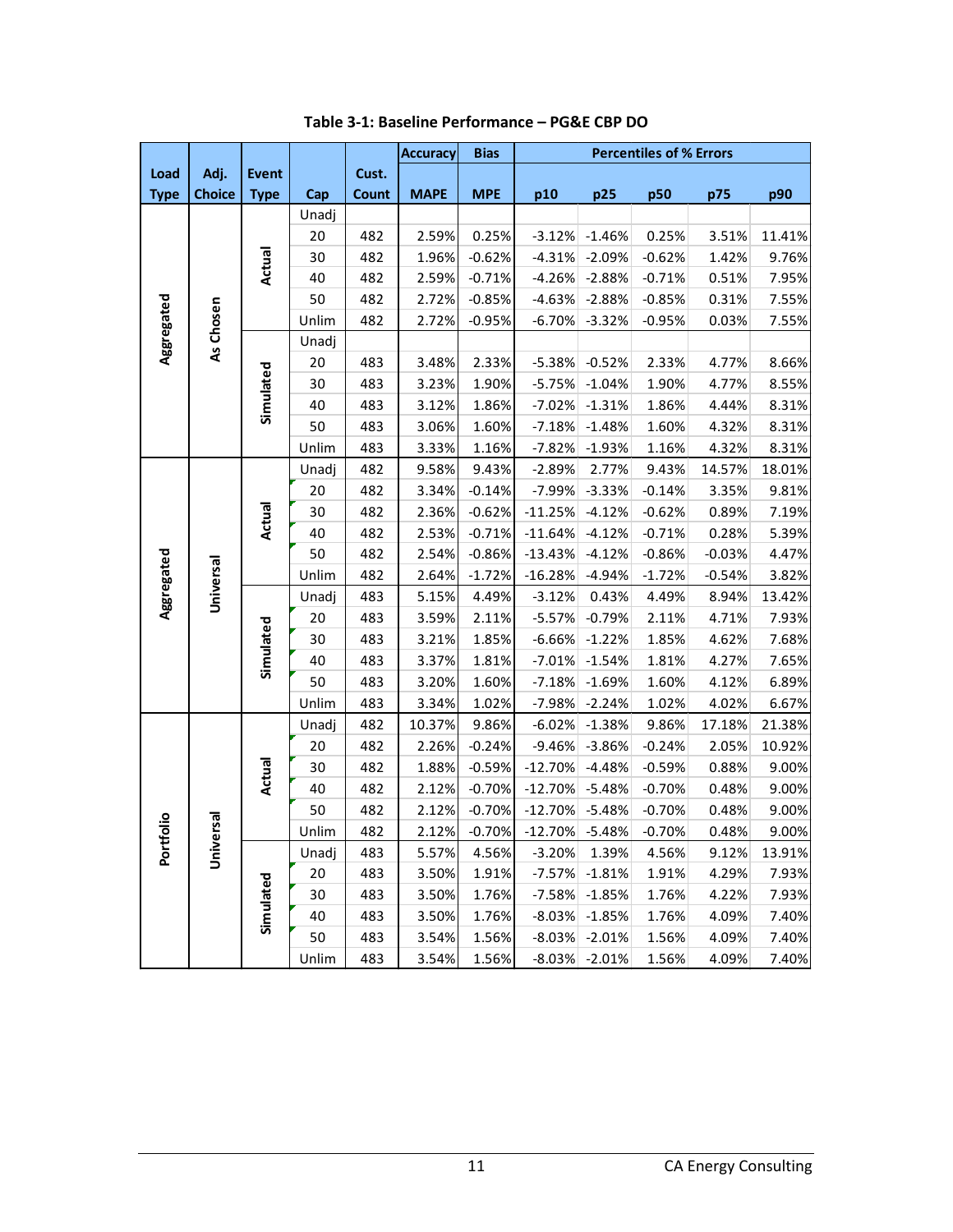#### <span id="page-12-0"></span>**3.2 SCE CBP**

Table 3–2 shows baseline performance for SCE's CBP DO portfolio.<sup>[6](#page-12-1)</sup> Overall accuracy under the "As Chosen" scenario is relatively poor, with MAPE values of 6 to 7 percent for both actual and simulated events, across all cap levels. The baselines are also biased downward by about 2 to 3 percent for the actual events, and upward by less than 1 percent for the simulated events. The percentile results show that in ten percent of cases for actual events, the baselines are biased downward by 10 percent or more, while in another ten percent of cases, the baselines are biased upward by 6 to 8 percent. There is little pattern suggesting an optimal adjustment cap, although some adjustment nearly always improves performance. Eighty-seven percent of the CBP DO customer accounts selected the day-of adjustment option.

The performance of the portfolio option appears similar to the aggregations of individual baselines.

<span id="page-12-1"></span> $6$  Results are not shown for CBP DA due to the small number (20) of enrolled customer accounts.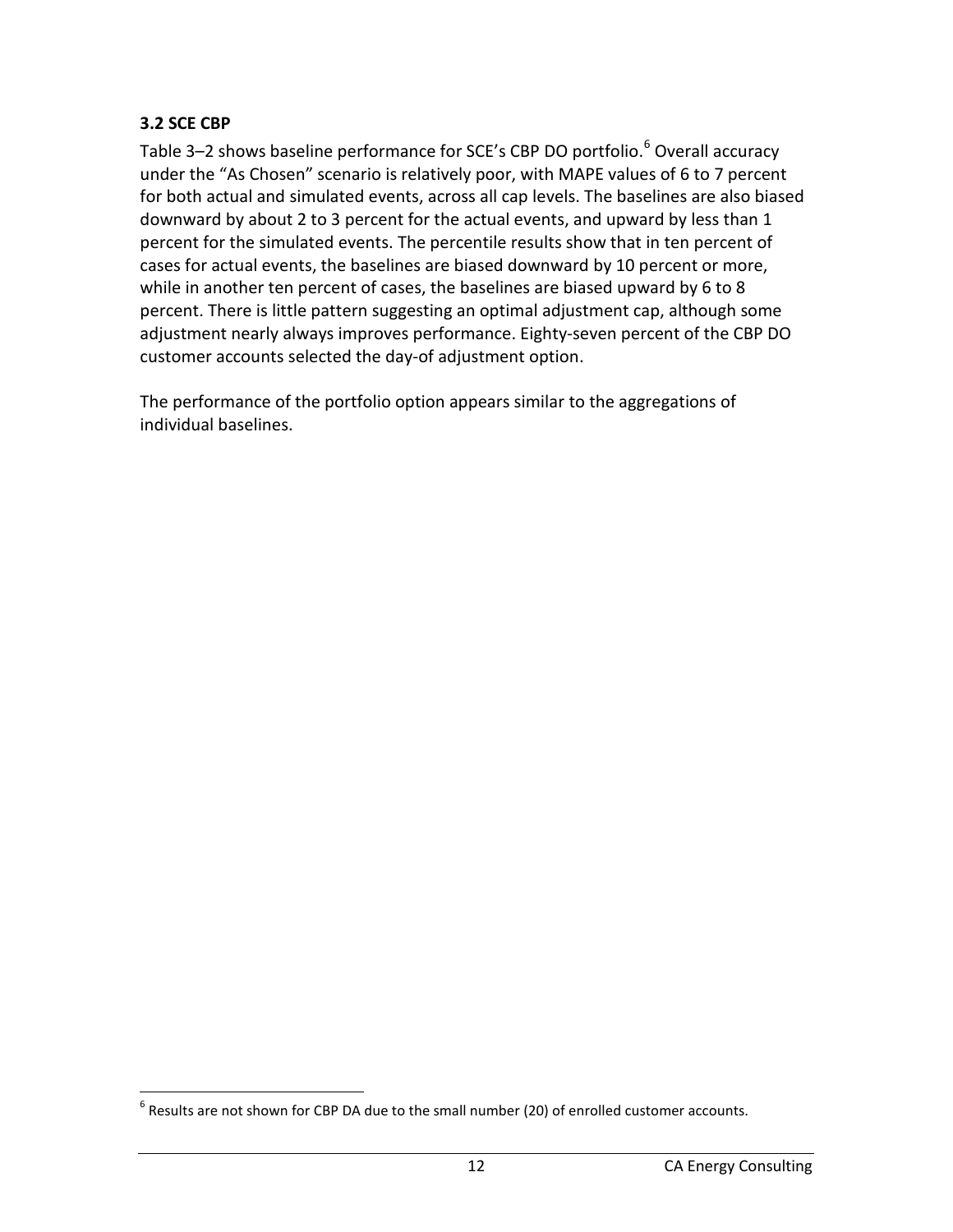<span id="page-13-0"></span>

|             |                                     |               |       |       | <b>Accuracy</b> | <b>Bias</b> |          |         | <b>Percentiles of % Errors</b> |         |       |
|-------------|-------------------------------------|---------------|-------|-------|-----------------|-------------|----------|---------|--------------------------------|---------|-------|
| Load        | Adj.                                | <b>Event</b>  |       | Cust. |                 |             |          |         |                                |         |       |
| <b>Type</b> | <b>Choice</b>                       | <b>Type</b>   | Cap   | Count | <b>MAPE</b>     | <b>MPE</b>  | p10      | p25     | p50                            | p75     | p90   |
|             |                                     |               | Unadj |       |                 |             |          |         |                                |         |       |
|             |                                     |               | 20    | 426   | 6.1%            | $-2.1%$     | $-13.0%$ | $-4.0%$ | $-2.1%$                        | $-0.4%$ | 6.0%  |
|             |                                     | Actual        | 30    | 426   | 6.7%            | $-2.8%$     | $-13.0%$ | $-5.8%$ | $-2.8%$                        | $-1.2%$ | 7.9%  |
|             | As Chosen<br>Universal<br>Universal |               | 40    | 426   | 7.0%            | $-3.3%$     | $-13.0%$ | $-6.6%$ | $-3.3%$                        | $-1.3%$ | 8.3%  |
|             |                                     |               | 50    | 426   | 7.2%            | $-3.3%$     | $-13.0%$ | $-6.7%$ | $-3.3%$                        | $-1.3%$ | 8.3%  |
| Aggregated  |                                     |               | Unlim | 426   | 7.3%            | $-3.3%$     | $-13.0%$ | $-6.7%$ | $-3.3%$                        | $-1.4%$ | 8.3%  |
|             |                                     |               | Unadj |       |                 |             |          |         |                                |         |       |
|             |                                     |               | 20    | 422   | 6.1%            | 0.8%        | $-5.5%$  | $-1.3%$ | 0.8%                           | 3.7%    | 9.9%  |
|             |                                     | Simulated     | 30    | 422   | 6.2%            | 0.7%        | $-6.1%$  | $-2.0%$ | 0.7%                           | 3.9%    | 9.8%  |
|             |                                     |               | 40    | 422   | 6.2%            | 0.6%        | $-6.2%$  | $-2.4%$ | 0.6%                           | 3.9%    | 9.8%  |
|             |                                     |               | 50    | 422   | 6.2%            | 0.6%        | $-6.2%$  | $-2.7%$ | 0.6%                           | 3.9%    | 9.2%  |
|             |                                     |               | Unlim | 422   | 5.8%            | 0.5%        | $-7.4%$  | $-3.1%$ | 0.5%                           | 3.4%    | 8.6%  |
|             |                                     |               | Unadj | 426   | 7.1%            | 2.2%        | $-9.5%$  | $-3.6%$ | 2.2%                           | 7.8%    | 11.1% |
|             |                                     |               | 20    | 426   | 5.8%            | $-1.5%$     | $-6.5%$  | $-3.7%$ | $-1.5%$                        | 2.4%    | 6.0%  |
|             |                                     |               | 30    | 426   | 6.4%            | $-2.3%$     | $-7.7%$  | $-4.6%$ | $-2.3%$                        | 1.7%    | 5.4%  |
|             |                                     | <b>Actual</b> | 40    | 426   | 6.8%            | $-2.5%$     | $-9.6%$  | $-6.2%$ | $-2.5%$                        | 1.0%    | 5.4%  |
|             |                                     |               | 50    | 426   | 7.0%            | $-3.0%$     | $-10.6%$ | $-6.7%$ | $-3.0%$                        | 1.0%    | 5.4%  |
| Aggregated  |                                     |               | Unlim | 426   | 7.3%            | $-3.4%$     | $-11.3%$ | $-8.5%$ | $-3.4%$                        | 1.0%    | 5.4%  |
|             |                                     |               | Unadj | 422   | 7.3%            | 3.0%        | $-5.2%$  | $-0.5%$ | 3.0%                           | 6.6%    | 12.0% |
|             |                                     |               | 20    | 422   | 5.7%            | 1.0%        | $-5.3%$  | $-2.0%$ | 1.0%                           | 4.0%    | 7.7%  |
|             |                                     |               | 30    | 422   | 5.9%            | 0.8%        | $-6.1%$  | $-2.4%$ | 0.8%                           | 4.1%    | 7.8%  |
|             |                                     | Simulated     | 40    | 422   | 6.0%            | 0.6%        | $-6.4%$  | $-2.6%$ | 0.6%                           | 4.0%    | 7.9%  |
|             |                                     |               | 50    | 422   | 6.0%            | 0.6%        | $-6.5%$  | $-2.9%$ | 0.6%                           | 3.9%    | 7.9%  |
|             |                                     |               | Unlim | 422   | 5.8%            | 0.0%        | $-7.9%$  | $-3.9%$ | 0.0%                           | 3.6%    | 6.9%  |
|             |                                     |               | Unadj | 426   | 7.1%            | 2.8%        | $-9.5%$  | $-3.6%$ | 2.8%                           | 7.8%    | 11.1% |
|             |                                     |               | 20    | 426   | 6.6%            | $-2.3%$     | $-9.1%$  | $-5.1%$ | $-2.3%$                        | 1.8%    | 5.7%  |
|             |                                     | Actual        | 30    | 426   | 6.4%            | $-2.3%$     | $-10.5%$ | $-5.1%$ | $-2.3%$                        | 1.0%    | 5.7%  |
|             |                                     |               | 40    | 426   | 6.5%            | $-3.1%$     | $-10.5%$ | $-5.1%$ | $-3.1%$                        | 1.0%    | 5.7%  |
|             |                                     |               | 50    | 426   | 6.5%            | $-3.1%$     | $-10.5%$ | $-5.1%$ | $-3.1%$                        | 1.0%    | 5.7%  |
|             |                                     |               | Unlim | 426   | 6.5%            | $-3.1%$     | $-10.5%$ | $-5.1%$ | $-3.1%$                        | 1.0%    | 5.7%  |
| Portfolio   |                                     |               | Unadj | 422   | 9.9%            | 2.8%        | $-6.9%$  | $-0.8%$ | 2.8%                           | 7.3%    | 14.0% |
|             |                                     |               | 20    | 422   | 7.4%            | 1.0%        | $-7.0%$  | $-2.6%$ | 1.0%                           | 4.1%    | 7.8%  |
|             |                                     |               | 30    | 422   | 7.0%            | 0.8%        | $-7.3%$  | $-2.6%$ | 0.8%                           | 4.0%    | 7.8%  |
|             |                                     | Simulated     | 40    | 422   | 6.9%            | 0.9%        | $-6.9%$  | $-2.7%$ | 0.9%                           | 4.1%    | 7.8%  |
|             |                                     |               | 50    | 422   | 6.8%            | 1.0%        | $-6.7%$  | $-2.4%$ | 1.0%                           | 4.2%    | 7.8%  |
|             |                                     |               | Unlim | 422   | 5.8%            | 0.8%        | $-7.0%$  | $-2.7%$ | 0.8%                           | 4.0%    | 7.5%  |

**Table 3-2: Baseline Performance – SCE CBP DO**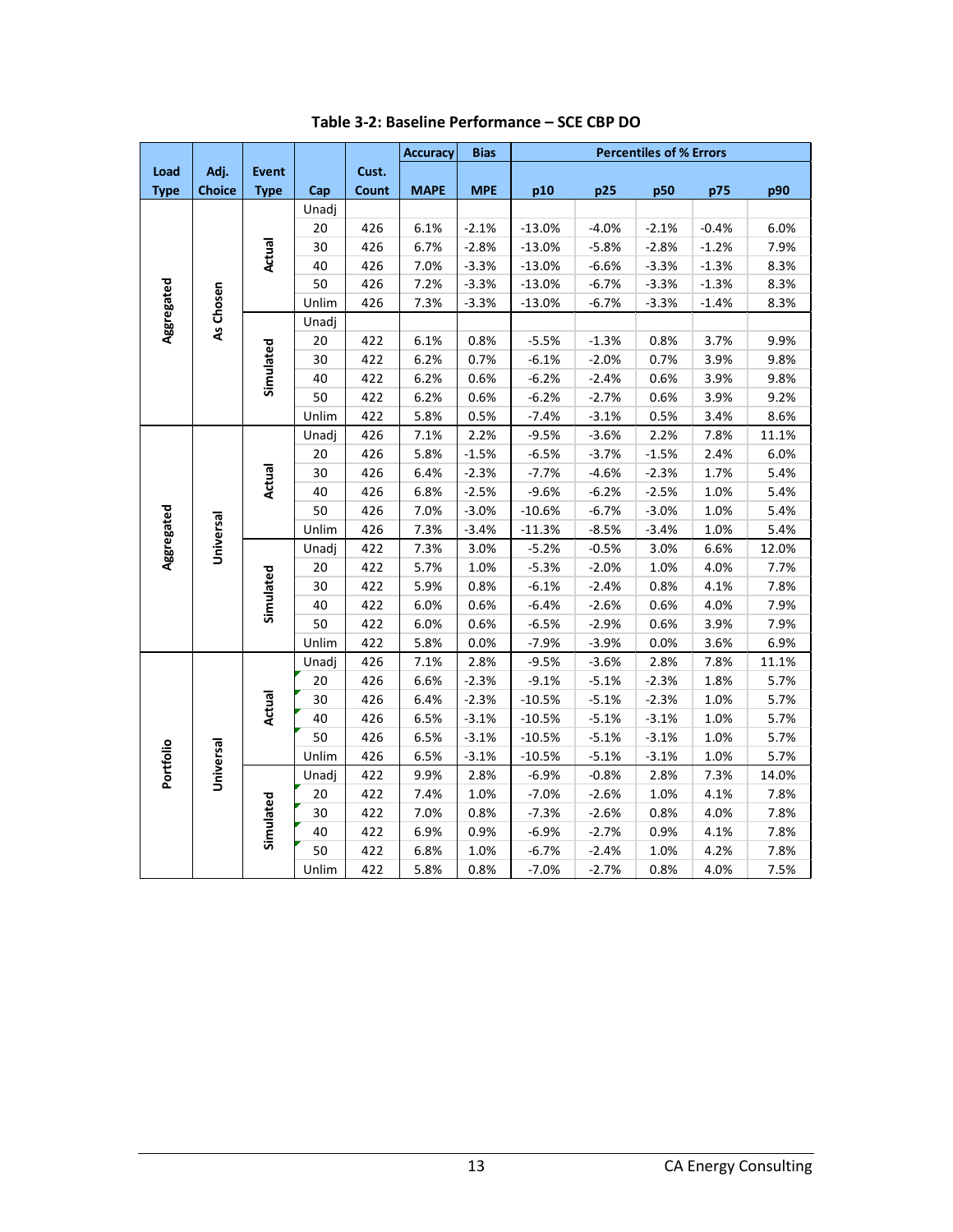#### <span id="page-14-0"></span>**3.3 SDG&E CBP**

Table 3–3 shows baseline performance for SDG&E's CBP DA portfolio. MAPE values of about 5.5 percent for actual events indicate that overall accuracy under the "As Chosen" scenario is somewhat worse than in the Universal scenario. The bias results are somewhat mixed, with upward bias of about 2 to 3 percent for the actual events under As Chosen, and downward bias in the same amounts for the Universal option. At the same time, neither option is biased for the simulated events. The percentile results show that in ten percent of cases, the baselines are biased downward by 10 to 20 percent, while in another ten percent of cases, the baselines are biased upward by at least 9 to 10 percent.

Half of the DA customer accounts selected the day-of adjustment option, while 76 percent of DO customers did so.

The portfolio approach produces similar MAPE values to the aggregated baselines. However, the bias results indicate a greater downward bias for actual events, although similar low bias for simulated events. Like the aggregated baselines, downward biases can be substantial for 10 percent of cases. Results are generally not very sensitive to the alternative adjustment caps, other than the Unadjusted and Unlimited cap cases, which generally fare worst.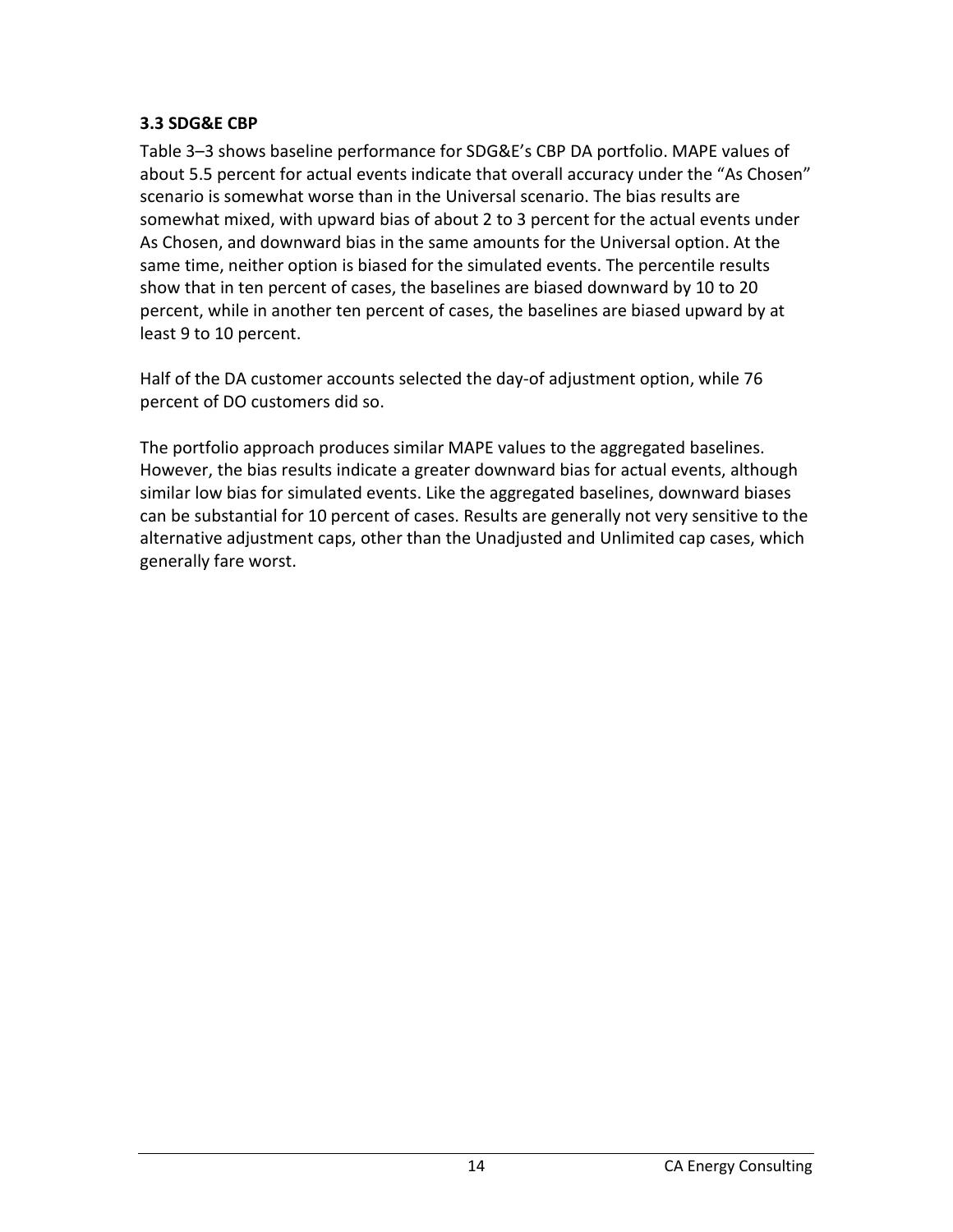<span id="page-15-0"></span>

|                                     |               |              |       |       | <b>Accuracy</b> | <b>Bias</b> | <b>Percentiles</b> |         |         |       |       |  |
|-------------------------------------|---------------|--------------|-------|-------|-----------------|-------------|--------------------|---------|---------|-------|-------|--|
| Load                                | Adj.          | <b>Event</b> |       | Cust. |                 |             |                    |         |         |       |       |  |
| <b>Type</b>                         | <b>Choice</b> | <b>Type</b>  | Cap   | Count | <b>MAPE</b>     | <b>MPE</b>  | p10                | p25     | p50     | p75   | p90   |  |
|                                     |               |              | Unadj |       |                 |             |                    |         |         |       |       |  |
|                                     |               |              | 20    | 140   | 5.5%            | 3.7%        | $-16.4%$           | $-0.3%$ | 3.7%    | 6.0%  | 9.1%  |  |
|                                     |               | Actual       | 30    | 140   | 5.5%            | 2.8%        | $-20.1%$           | $-1.9%$ | 2.8%    | 6.0%  | 9.1%  |  |
|                                     |               |              | 40    | 140   | 5.5%            | 2.8%        | $-21.7%$           | $-2.8%$ | 2.8%    | 6.0%  | 9.1%  |  |
|                                     |               |              | 50    | 140   | 5.5%            | 2.7%        | $-23.0%$           | $-3.0%$ | 2.7%    | 6.0%  | 9.1%  |  |
|                                     | As Chosen     |              | Unlim | 140   | 5.7%            | 2.5%        | $-23.7%$           | $-3.0%$ | 2.5%    | 5.8%  | 9.1%  |  |
|                                     |               |              | Unadj |       |                 |             |                    |         |         |       |       |  |
|                                     |               |              | 20    | 135   | 4.2%            | 0.3%        | $-9.5%$            | $-4.0%$ | 0.3%    | 4.6%  | 10.5% |  |
|                                     |               | Simulated    | 30    | 135   | 4.2%            | 0.3%        | $-10.3%$           | $-4.0%$ | 0.3%    | 4.5%  | 10.5% |  |
|                                     |               |              | 40    | 135   | 4.2%            | $-0.1%$     | $-11.2%$           | $-4.2%$ | $-0.1%$ | 4.5%  | 10.5% |  |
|                                     |               |              | 50    | 135   | 4.2%            | $-0.1%$     | $-11.5%$           | $-4.2%$ | $-0.1%$ | 4.5%  | 10.5% |  |
|                                     |               |              | Unlim | 135   | 4.4%            | $-0.1%$     | $-11.5%$           | $-4.3%$ | $-0.1%$ | 4.5%  | 10.5% |  |
|                                     |               |              | Unadj | 140   | 8.2%            | 6.0%        | -16.4%             | 2.1%    | 6.0%    | 10.1% | 13.0% |  |
|                                     |               |              | 20    | 140   | 3.2%            | $-1.5%$     | $-14.4%$           | $-4.4%$ | $-1.5%$ | 1.9%  | 4.1%  |  |
|                                     |               | Actual       | 30    | 140   | 3.3%            | $-1.9%$     | $-20.1%$           | $-4.4%$ | $-1.9%$ | 0.7%  | 4.1%  |  |
|                                     |               |              | 40    | 140   | 3.2%            | $-2.4%$     | $-21.7%$           | $-4.8%$ | $-2.4%$ | 0.4%  | 4.1%  |  |
| Aggregate<br>Aggregate<br>Portfolio |               |              | 50    | 140   | 4.0%            | $-2.6%$     | $-30.0%$           | $-5.0%$ | $-2.6%$ | 0.4%  | 5.8%  |  |
|                                     |               |              | Unlim | 140   | 5.3%            | $-3.7%$     | $-517%$            | $-8.5%$ | $-3.7%$ | 0.4%  | 5.7%  |  |
|                                     | Universal     |              | Unadj | 135   | 4.8%            | 2.7%        | $-9.4%$            | $-1.1%$ | 2.7%    | 6.8%  | 11.9% |  |
|                                     |               |              | 20    | 135   | 4.6%            | 0.1%        | $-7.9%$            | $-4.4%$ | 0.1%    | 4.6%  | 6.8%  |  |
|                                     |               |              | 30    | 135   | 4.4%            | 0.5%        | $-7.8%$            | $-4.0%$ | 0.5%    | 4.6%  | 6.9%  |  |
|                                     |               | Simulated    | 40    | 135   | 4.6%            | 0.0%        | $-8.2%$            | $-4.7%$ | 0.0%    | 4.6%  | 9.7%  |  |
|                                     |               |              | 50    | 135   | 4.8%            | $-0.1%$     | $-8.5%$            | $-4.7%$ | $-0.1%$ | 5.1%  | 16.0% |  |
|                                     |               |              | Unlim | 135   | 5.6%            | $-1.2%$     | $-13.5%$           | $-7.4%$ | $-1.2%$ | 4.6%  | 26.3% |  |
|                                     |               |              | Unadj | 140   | 8.4%            | 6.5%        | $-16.4%$           | 2.1%    | 6.5%    | 10.2% | 14.1% |  |
|                                     |               |              | 20    | 140   | 4.8%            | $-4.2%$     | $-18.2%$           | $-6.7%$ | $-4.2%$ | 1.0%  | 6.2%  |  |
|                                     |               | Actual       | 30    | 140   | 5.4%            | $-4.3%$     | $-27.0%$           | $-7.2%$ | $-4.3%$ | 0.4%  | 5.6%  |  |
|                                     |               |              | 40    | 140   | 5.2%            | $-4.3%$     | $-27.0%$           | $-7.2%$ | $-4.3%$ | 0.3%  | 5.6%  |  |
|                                     |               |              | 50    | 140   | 5.6%            | $-4.3%$     | $-30.5%$           | $-8.5%$ | $-4.3%$ | 0.3%  | 5.6%  |  |
|                                     |               |              | Unlim | 140   | 5.6%            | $-4.3%$     | $-213%$            | $-8.5%$ | $-4.3%$ | 0.3%  | 5.6%  |  |
|                                     | Universal     |              | Unadj | 135   | 4.7%            | 2.4%        | $-9.4%$            | $-1.1%$ | 2.4%    | 6.8%  | 12.0% |  |
|                                     |               |              | 20    | 135   | 4.6%            | 0.0%        | $-8.2%$            | $-6.0%$ | 0.0%    | 4.1%  | 11.3% |  |
|                                     |               |              | 30    | 135   | 5.2%            | $-0.2%$     | $-10.3%$           | $-6.1%$ | $-0.2%$ | 4.1%  | 11.3% |  |
|                                     |               | Simulated    | 40    | 135   | 5.2%            | $-0.2%$     | $-10.3%$           | $-6.1%$ | $-0.2%$ | 4.1%  | 11.3% |  |
|                                     |               |              | 50    | 135   | 5.2%            | $-0.2%$     | $-10.3%$           | $-6.1%$ | $-0.2%$ | 4.1%  | 11.3% |  |
|                                     |               |              | Unlim | 135   | 4.8%            | $-0.6%$     | $-10.3%$           | $-6.1%$ | $-0.6%$ | 3.7%  | 8.5%  |  |

**Table 3–3: Baseline Performance – SDG&E CBP DA**

Table 3–4 reports results for CBP DO. Baseline accuracy for this notice type is generally somewhat better than for the DA case. For the actual events, the aggregations of individual baselines produce MAPE values of around 2 to 3 percent, with little variation across adjustment caps, except for Unadjusted and Unlimited cases. The MPE values indicate less than 1 percent upward bias for As Chosen, and even less downward bias for Universal adjustments. The 10/90 tails of the distribution of errors do not show evidence of extreme errors for these customers.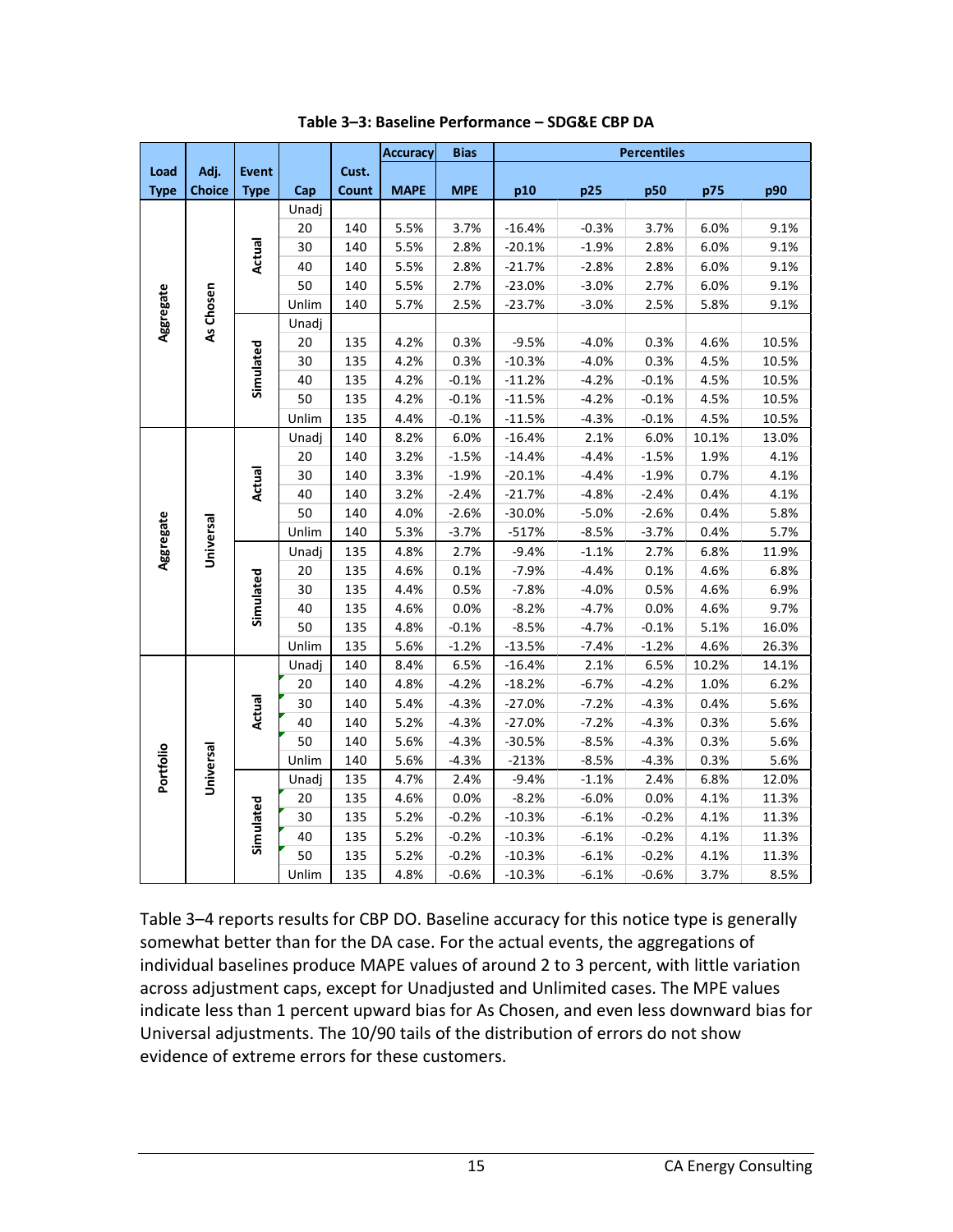For the simulated events, MAPE values are fairly similar across the three baseline methods, at around 4 percent. The MPE values indicate modest upward bias of 1 to 2 percent, with no evidence of extreme errors.

The portfolio baselines have essentially no bias for actual events and less than 2 percent upward bias for simulated events. There is no clear trend across adjustment caps, except that no adjustment produces the worst baseline performance.

<span id="page-16-0"></span>

|                                     |               |              |       |       | <b>Accuracy</b> | <b>Bias</b> | <b>Percentiles</b> |          |          |       |        |  |
|-------------------------------------|---------------|--------------|-------|-------|-----------------|-------------|--------------------|----------|----------|-------|--------|--|
| Load                                | Adj.          | <b>Event</b> |       | Cust. |                 |             |                    |          |          |       |        |  |
| <b>Type</b>                         | <b>Choice</b> | <b>Type</b>  | Cap   | Count | <b>MAPE</b>     | <b>MPE</b>  | p10                | p25      | p50      | p75   | p90    |  |
|                                     |               |              | Unadj |       |                 |             |                    |          |          |       |        |  |
|                                     |               |              | 20    | 260   | 2.88%           | 0.87%       | $-3.70%$           | $-0.53%$ | 0.87%    | 5.26% | 9.44%  |  |
|                                     |               | Actual       | 30    | 260   | 3.29%           | 0.46%       | $-6.09%$           | $-1.69%$ | 0.46%    | 4.63% | 9.44%  |  |
| Aggregate<br>Aggregate<br>Portfolio |               |              | 40    | 260   | 3.45%           | 0.46%       | $-6.34%$           | $-1.90%$ | 0.46%    | 3.99% | 9.44%  |  |
|                                     |               |              | 50    | 260   | 3.23%           | 0.46%       | $-6.34%$           | $-1.93%$ | 0.46%    | 3.91% | 9.44%  |  |
|                                     | As Chosen     |              | Unlim | 260   | 3.03%           | 0.21%       | $-6.59%$           | $-2.07%$ | 0.21%    | 3.91% | 9.44%  |  |
|                                     |               |              | Unadj |       |                 |             |                    |          |          |       |        |  |
|                                     |               |              | 20    | 254   | 3.90%           | 2.04%       | $-4.58%$           | $-0.36%$ | 2.04%    | 5.75% | 9.23%  |  |
|                                     |               |              | 30    | 254   | 4.16%           | 2.04%       | $-5.51%$           | $-1.04%$ | 2.04%    | 5.69% | 9.22%  |  |
|                                     |               | Simulated    | 40    | 254   | 4.35%           | 2.04%       | $-5.65%$           | $-1.04%$ | 2.04%    | 5.58% | 9.23%  |  |
|                                     |               |              | 50    | 254   | 4.49%           | 2.04%       | $-5.65%$           | $-1.04%$ | 2.04%    | 5.58% | 9.23%  |  |
|                                     |               |              | Unlim | 254   | 4.64%           | 2.04%       | $-5.65%$           | $-1.21%$ | 2.04%    | 5.58% | 9.23%  |  |
|                                     |               |              | Unadj | 260   | 8.03%           | 7.78%       | 0.41%              | 4.32%    | 7.78%    | 9.47% | 11.40% |  |
|                                     |               |              | 20    | 260   | 1.90%           | $-0.26%$    | $-3.70%$           | $-1.86%$ | $-0.26%$ | 1.90% | 4.98%  |  |
|                                     |               | Actual       | 30    | 260   | 1.82%           | 0.11%       | $-5.59%$           | $-2.09%$ | 0.11%    | 1.09% | 5.14%  |  |
|                                     |               |              | 40    | 260   | 1.86%           | $-0.07%$    | $-5.87%$           | $-2.41%$ | $-0.07%$ | 1.78% | 5.68%  |  |
|                                     |               |              | 50    | 260   | 1.93%           | $-0.40%$    | $-5.99%$           | $-2.37%$ | $-0.40%$ | 1.68% | 6.29%  |  |
|                                     | Universal     |              | Unlim | 260   | 2.21%           | $-0.81%$    | $-6.77%$           | $-3.08%$ | $-0.81%$ | 1.08% | 3.03%  |  |
|                                     |               |              | Unadj | 254   | 3.53%           | 2.85%       | $-2.66%$           | 0.29%    | 2.85%    | 7.88% | 11.18% |  |
|                                     |               |              | 20    | 254   | 3.74%           | 1.57%       | $-6.09%$           | $-1.13%$ | 1.57%    | 4.44% | 5.79%  |  |
|                                     |               |              | 30    | 254   | 3.74%           | 1.54%       | $-6.48%$           | $-1.55%$ | 1.54%    | 4.38% | 5.69%  |  |
|                                     |               | Simulated    | 40    | 254   | 3.90%           | 1.21%       | $-6.48%$           | $-1.79%$ | 1.21%    | 4.56% | 5.94%  |  |
|                                     |               |              | 50    | 254   | 3.97%           | 1.31%       | $-6.17%$           | $-1.77%$ | 1.31%    | 4.67% | 6.05%  |  |
|                                     |               |              | Unlim | 254   | 4.56%           | 1.59%       | $-6.48%$           | $-1.77%$ | 1.59%    | 5.25% | 7.56%  |  |
|                                     |               |              | Unadj | 260   | 7.22%           | 6.74%       | 0.41%              | 4.14%    | 6.74%    | 9.79% | 13.97% |  |
|                                     |               |              | 20    | 260   | 2.12%           | 0.00%       | $-5.28%$           | $-2.12%$ | 0.00%    | 1.90% | 8.14%  |  |
|                                     |               | Actual       | 30    | 260   | 2.12%           | 0.00%       | $-6.41%$           | $-2.12%$ | 0.00%    | 1.90% | 6.60%  |  |
|                                     |               |              | 40    | 260   | 2.12%           | $-0.06%$    | $-6.41%$           | $-2.23%$ | $-0.06%$ | 1.86% | 6.60%  |  |
|                                     |               |              | 50    | 260   | 2.12%           | -0.06%      | $-6.41%$           | $-2.35%$ | $-0.06%$ | 1.86% | 6.60%  |  |
|                                     |               |              | Unlim | 260   | 2.12%           | $-0.06%$    | $-6.41%$           | $-2.35%$ | $-0.06%$ | 1.86% | 6.60%  |  |
|                                     | Universal     |              | Unadj | 254   | 3.52%           | 2.78%       | $-2.66%$           | $-0.15%$ | 2.78%    | 7.88% | 11.10% |  |
|                                     |               |              | 20    | 254   | 4.46%           | 1.70%       | $-6.87%$           | $-1.99%$ | 1.70%    | 5.01% | 6.81%  |  |
|                                     |               |              | 30    | 254   | 4.46%           | 1.70%       | $-6.87%$           | $-1.99%$ | 1.70%    | 5.01% | 6.81%  |  |
|                                     |               | Simulated    | 40    | 254   | 4.46%           | 1.70%       | $-6.87%$           | $-1.99%$ | 1.70%    | 5.01% | 6.81%  |  |
|                                     |               |              | 50    | 254   | 4.34%           | 1.70%       | $-6.25%$           | $-1.52%$ | 1.70%    | 5.01% | 6.81%  |  |
|                                     |               |              | Unlim | 254   | 4.46%           | 1.76%       | $-6.25%$           | $-1.52%$ | 1.76%    | 5.16% | 7.05%  |  |

**Table 3–4: Baseline Performance – SDG&E CBP DO**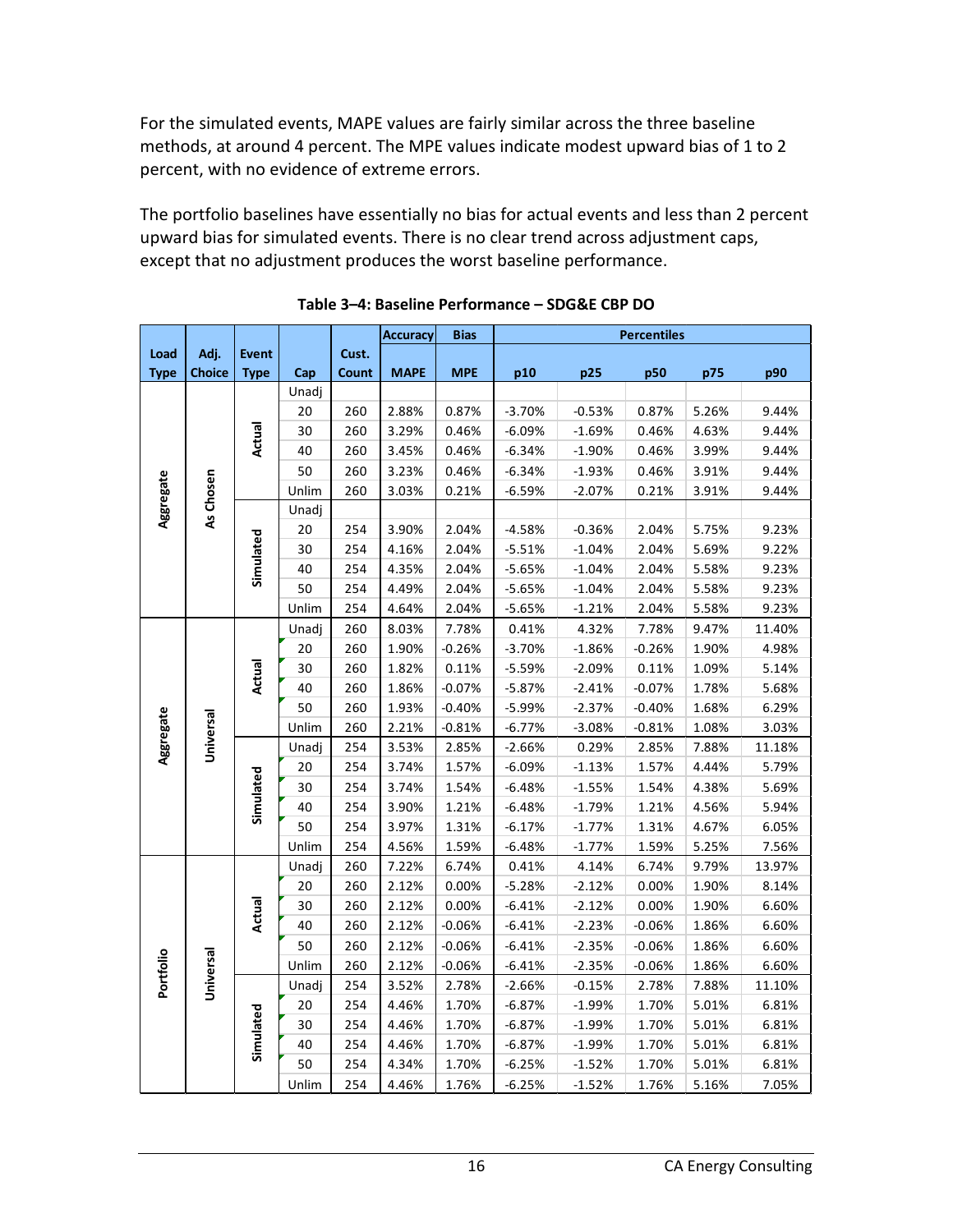Tables 3–5 and 3–6 show the same baseline performance information, but in *levels* of MW of baseline errors rather than *percentage* values (*i.e.*, without dividing the baseline errors by the true baseline). As expected, the patterns of results are similar to those in the tables of percentage errors. In Table 3–5, for CBP DA, the median error for the Aggregated/As Chosen scenario for the actual events is 116 kW (0.116 MW) under a 40 percent cap (third row of values in the table), and the 10/90 percentiles show a range from a downward bias of 183 kW to an upward bias of 1.7 MW. Median errors are smaller for the simulated events.

Portfolio baselines show small downward biases of 28 kW for actual events and 5 kW for simulated events. As is typically the case, no adjustment produces the largest errors.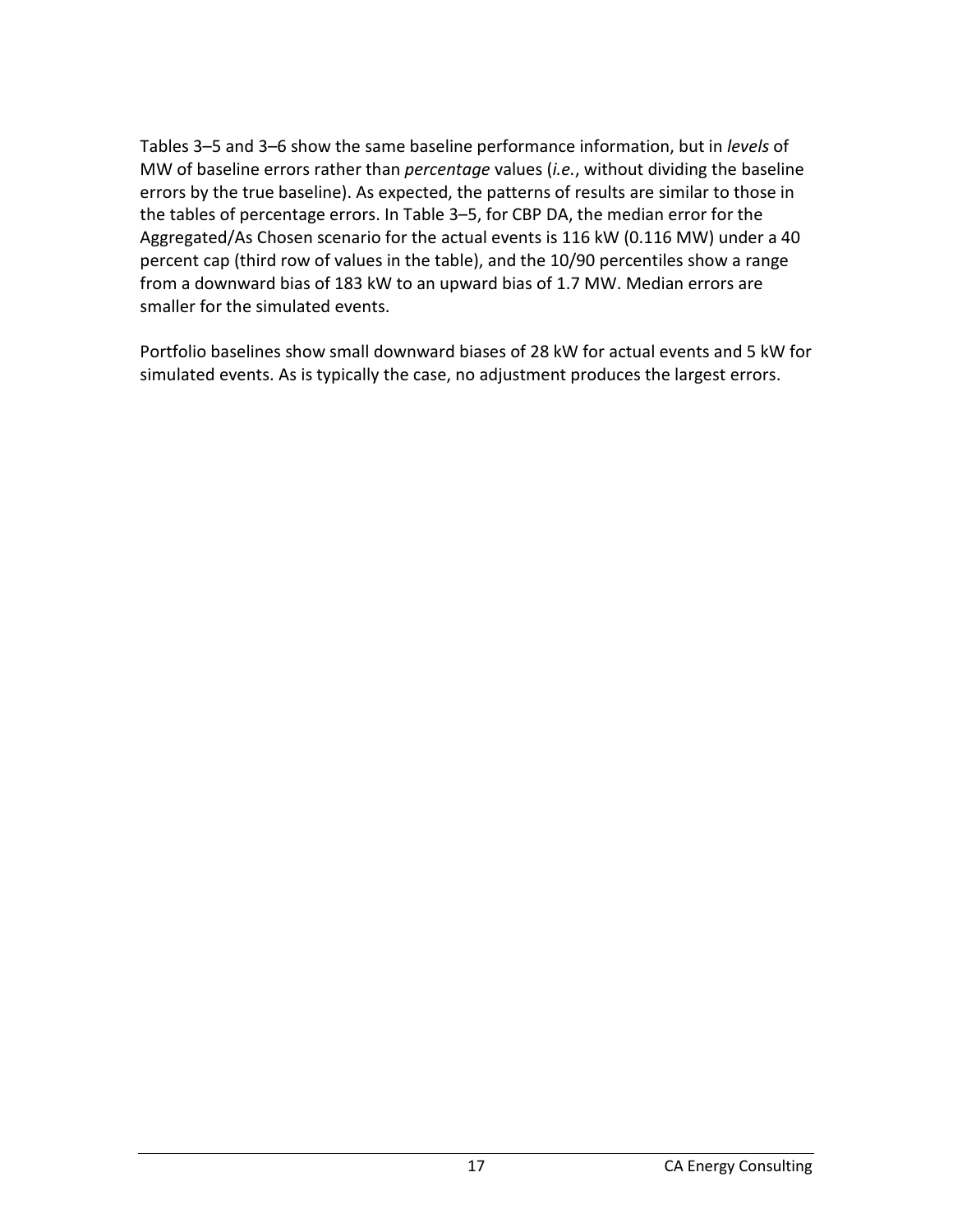<span id="page-18-0"></span>

|                     |                                                                              |                             |        |                | <b>Accuracy</b>            | <b>Bias</b>                   | <b>Percentiles of % Errors</b> |          |          |       |       |
|---------------------|------------------------------------------------------------------------------|-----------------------------|--------|----------------|----------------------------|-------------------------------|--------------------------------|----------|----------|-------|-------|
| Load<br><b>Type</b> | Adj.<br><b>Choice</b>                                                        | <b>Event</b><br><b>Type</b> | Cap    | Cust.<br>Count | <b>Median</b><br>Abs. Err. | <b>Median</b><br><b>Error</b> | p10                            | p25      | p50      | p75   | p90   |
|                     |                                                                              |                             | Unadj  |                |                            |                               |                                |          |          |       |       |
|                     | Aggregated<br>As Chosen<br>Aggregated<br>Universal<br>Portfolio<br>Universal |                             | 20     | 142            | 0.143                      | 0.118                         | $-0.012$                       | 0.026    | 0.118    | 0.452 | 1.717 |
|                     |                                                                              | <b>Actual</b>               | 30     | 142            | 0.166                      | 0.116                         | $-0.183$                       | 0.019    | 0.116    | 0.378 | 1.717 |
|                     |                                                                              |                             | 40     | 142            | 0.171                      | 0.116                         | $-0.183$                       | 0.019    | 0.116    | 0.337 | 1.717 |
|                     |                                                                              |                             | 50     | 142            | 0.174                      | 0.116                         | $-0.214$                       | 0.019    | 0.116    | 0.321 | 1.717 |
|                     |                                                                              |                             | Unlim  | 142            | 0.174                      | 0.116                         | $-0.215$                       | 0.019    | 0.116    | 0.314 | 1.717 |
|                     |                                                                              |                             | Unadj  |                |                            |                               |                                |          |          |       |       |
|                     |                                                                              |                             | 20     | 135            | 0.068                      | 0.023                         | $-0.276$                       | $-0.040$ | 0.023    | 0.176 | 0.764 |
|                     |                                                                              | Simulated                   | 30     | 135            | 0.087                      | 0.020                         | $-0.401$                       | $-0.054$ | 0.020    | 0.151 | 0.649 |
|                     |                                                                              |                             | 40     | 135            | 0.095                      | 0.020                         | $-0.459$                       | $-0.065$ | 0.020    | 0.139 | 0.551 |
|                     |                                                                              |                             | 50     | 135            | 0.091                      | 0.019                         | $-0.594$                       | $-0.071$ | 0.019    | 0.094 | 0.549 |
|                     |                                                                              |                             | Unlim  | 135            | 0.100                      | 0.019                         | $-0.870$                       | $-0.105$ | 0.019    | 0.094 | 0.549 |
|                     |                                                                              |                             | Unadj  | 142            | 0.174                      | 0.143                         | 0.018                          | 0.057    | 0.143    | 1.552 | 1.921 |
|                     |                                                                              |                             | 20     | 142            | 0.093                      | 0.007                         | $-0.691$                       | $-0.059$ | 0.007    | 0.107 | 0.465 |
|                     |                                                                              | Actual                      | 30     | 142            | 0.088                      | $-0.011$                      | $-0.930$                       | $-0.097$ | $-0.011$ | 0.057 | 0.426 |
|                     |                                                                              |                             | 40     | 142            | 0.078                      | $-0.021$                      | $-0.497$                       | $-0.165$ | $-0.021$ | 0.031 | 0.409 |
|                     |                                                                              |                             | 50     | 142            | 0.078                      | $-0.021$                      | $-0.512$                       | $-0.157$ | $-0.021$ | 0.012 | 0.395 |
|                     |                                                                              |                             | Unlim  | 142            | 0.350                      | $-0.078$                      | $-1.813$                       | $-0.856$ | $-0.078$ | 0.007 | 0.384 |
|                     |                                                                              |                             | Unadj  | 135            | 0.116                      | 0.035                         | $-0.071$                       | $-0.001$ | 0.035    | 0.628 | 1.312 |
|                     |                                                                              |                             | 20     | 135            | 0.088                      | 0.001                         | $-0.587$                       | $-0.074$ | 0.001    | 0.102 | 0.378 |
|                     |                                                                              |                             | 30     | 135            | 0.124                      | 0.000                         | $-0.765$                       | $-0.160$ | 0.000    | 0.069 | 0.227 |
|                     |                                                                              | Simulated                   | 40     | 135            | 0.127                      | 0.003                         | $-0.851$                       | $-0.330$ | 0.003    | 0.072 | 0.159 |
|                     |                                                                              |                             | 50     | 135            | 0.122                      | $-0.003$                      | $-0.909$                       | $-0.401$ | $-0.003$ | 0.069 | 0.157 |
|                     |                                                                              |                             | Unlim  | 135            | 0.173                      | $-0.060$                      | $-1.333$                       | $-0.767$ | $-0.060$ | 0.069 | 0.151 |
|                     |                                                                              |                             | Unadj  | 142            | 0.174                      | 0.167                         | 0.021                          | 0.071    | 0.167    | 1.760 | 2.097 |
|                     |                                                                              |                             | 20     | 142            | 0.115                      | $-0.028$                      | $-0.647$                       | $-0.247$ | $-0.028$ | 0.086 | 0.332 |
|                     |                                                                              | <b>Actual</b>               | $30\,$ | 142            | 0.119                      | $-0.028$                      | $-0.647$                       | $-0.247$ | $-0.028$ | 0.057 | 0.332 |
|                     |                                                                              |                             | 40     | 142            | 0.147                      | $-0.028$                      | $-0.647$                       | $-0.247$ | $-0.028$ | 0.033 | 0.332 |
|                     |                                                                              |                             | 50     | 142            | 0.169                      | $-0.031$                      | $-0.647$                       | $-0.254$ | $-0.031$ | 0.014 | 0.332 |
|                     |                                                                              |                             | Unlim  | 142            | 0.279                      | $-0.078$                      | $-1.342$                       | $-0.445$ | $-0.078$ | 0.004 | 0.332 |
|                     |                                                                              |                             | Unadj  | 135            | 0.115                      | 0.035                         | $-0.071$                       | $-0.001$ | 0.035    | 0.611 | 1.312 |
|                     |                                                                              |                             | 20     | 135            | 0.098                      | 0.003                         | $-1.111$                       | $-0.191$ | 0.003    | 0.072 | 0.148 |
|                     |                                                                              |                             | 30     | 135            | 0.119                      | $-0.005$                      | $-1.131$                       | $-0.343$ | $-0.005$ | 0.062 | 0.130 |
|                     |                                                                              | Simulated                   | 40     | 135            | 0.119                      | $-0.005$                      | $-1.272$                       | $-0.343$ | $-0.005$ | 0.056 | 0.140 |
|                     |                                                                              |                             | 50     | 135            | 0.119                      | $-0.005$                      | $-1.272$                       | $-0.343$ | $-0.005$ | 0.056 | 0.140 |
|                     |                                                                              |                             | Unlim  | 135            | 0.110                      | $-0.015$                      | $-1.272$                       | $-0.343$ | $-0.015$ | 0.052 | 0.130 |

**Table 3–5: Baseline Performance (in Levels of MW) – SDG&E CBP DA**

Table 3–6 shows similar results for CBP DO. For the As Chosen scenario, the median error is near zero for actual events and about 200 kW for simulated events. Results for the portfolio approach are qualitatively similar to the aggregations of individual baselines. No adjustment cap dominates, but some adjustment is always better than no adjustment.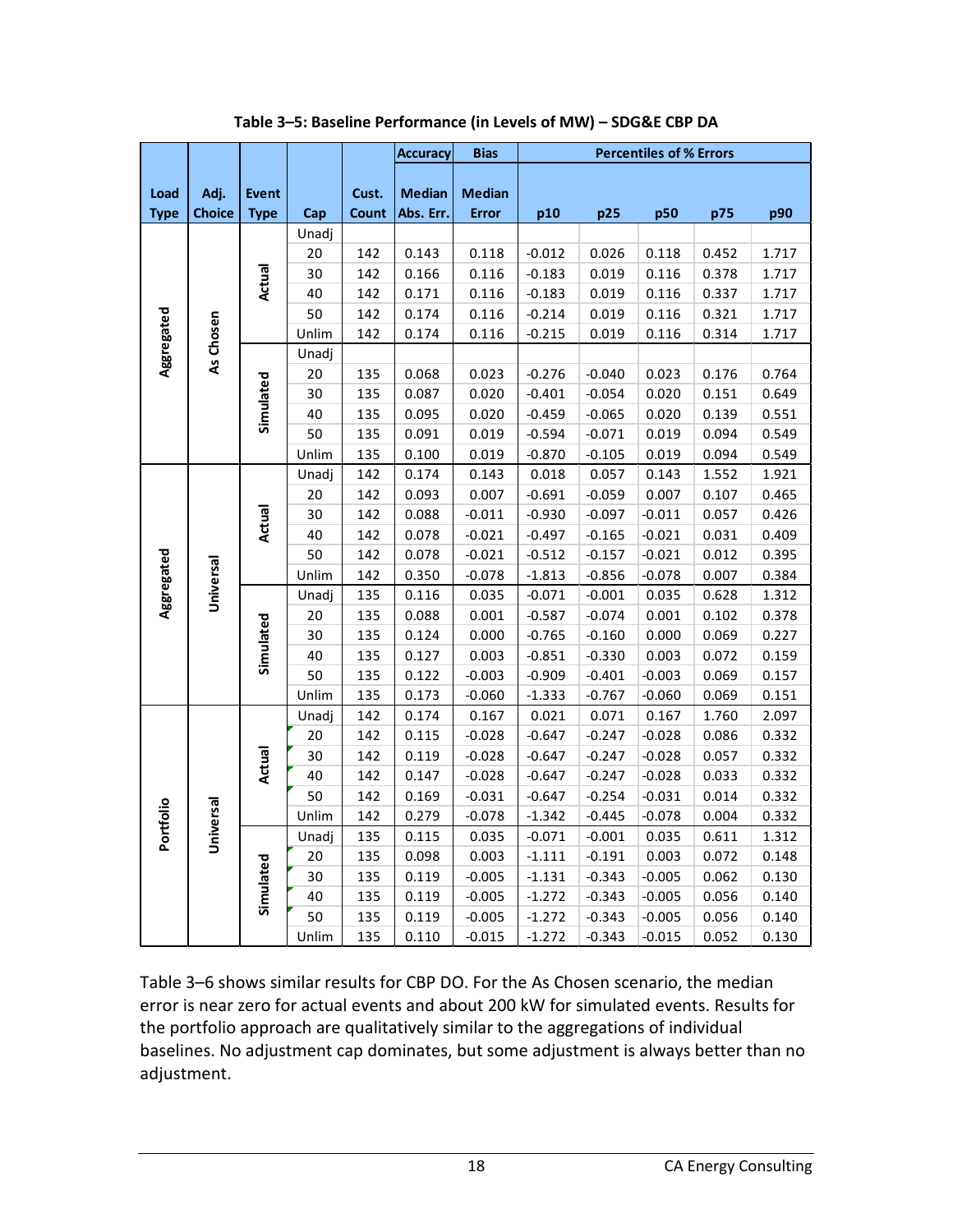<span id="page-19-0"></span>

|                     |                        |                             |       |                | <b>Accuracy</b>            | <b>Bias</b>                   | <b>Percentiles of % Errors</b> |          |          |       |       |
|---------------------|------------------------|-----------------------------|-------|----------------|----------------------------|-------------------------------|--------------------------------|----------|----------|-------|-------|
| Load<br><b>Type</b> | Adj.<br><b>Choice</b>  | <b>Event</b><br><b>Type</b> | Cap   | Cust.<br>Count | <b>Median</b><br>Abs. Err. | <b>Median</b><br><b>Error</b> | p10                            | p25      | p50      | p75   | p90   |
|                     |                        |                             | Unadj |                |                            |                               |                                |          |          |       |       |
|                     |                        |                             | 20    | 260            | 0.166                      | 0.019                         | $-0.211$                       | $-0.111$ | 0.019    | 0.295 | 0.572 |
|                     | As Chosen<br>Universal | Actual                      | 30    | 260            | 0.259                      | 0.002                         | $-0.352$                       | $-0.204$ | 0.002    | 0.295 | 0.546 |
|                     |                        |                             | 40    | 260            | 0.272                      | 0.002                         | $-0.392$                       | $-0.199$ | 0.002    | 0.295 | 0.548 |
|                     |                        |                             | 50    | 260            | 0.274                      | 0.002                         | $-0.396$                       | $-0.195$ | 0.002    | 0.295 | 0.551 |
| Aggregated          |                        |                             | Unlim | 260            | 0.223                      | $-0.004$                      | $-0.498$                       | $-0.195$ | $-0.004$ | 0.249 | 0.408 |
|                     |                        |                             | Unadj |                |                            |                               |                                |          |          |       |       |
|                     |                        |                             | 20    | 255            | 0.235                      | 0.212                         | $-0.162$                       | 0.000    | 0.212    | 0.648 | 1.383 |
|                     |                        |                             | 30    | 255            | 0.262                      | 0.206                         | $-0.270$                       | $-0.009$ | 0.206    | 0.648 | 1.209 |
|                     |                        | Simulated                   | 40    | 255            | 0.265                      | 0.204                         | $-0.277$                       | $-0.009$ | 0.204    | 0.648 | 1.147 |
|                     |                        |                             | 50    | 255            | 0.265                      | 0.202                         | $-0.277$                       | $-0.009$ | 0.202    | 0.648 | 1.147 |
|                     |                        |                             | Unlim | 255            | 0.265                      | 0.166                         | $-0.326$                       | $-0.009$ | 0.166    | 0.489 | 1.187 |
|                     |                        |                             | Unadj | 260            | 0.539                      | 0.539                         | 0.012                          | 0.273    | 0.539    | 1.450 | 2.391 |
|                     |                        |                             | 20    | 260            | 0.143                      | $-0.009$                      | $-0.259$                       | $-0.162$ | $-0.009$ | 0.100 | 0.414 |
|                     |                        | Actual                      | 30    | 260            | 0.191                      | $-0.051$                      | $-0.329$                       | $-0.219$ | $-0.051$ | 0.064 | 0.404 |
|                     |                        |                             | 40    | 260            | 0.195                      | $-0.058$                      | $-0.382$                       | $-0.230$ | $-0.058$ | 0.015 | 0.393 |
|                     |                        |                             | 50    | 260            | 0.190                      | $-0.055$                      | $-0.378$                       | $-0.253$ | $-0.055$ | 0.015 | 0.393 |
|                     |                        |                             | Unlim | 260            | 0.199                      | $-0.050$                      | $-0.623$                       | $-0.275$ | $-0.050$ | 0.015 | 0.298 |
| Aggregated          |                        |                             | Unadj | 255            | 0.243                      | 0.200                         | $-0.106$                       | 0.018    | 0.200    | 0.688 | 1.913 |
|                     |                        |                             | 20    | 255            | 0.240                      | 0.189                         | $-0.304$                       | $-0.038$ | 0.189    | 0.386 | 1.155 |
|                     |                        | Simulated                   | 30    | 255            | 0.249                      | 0.166                         | $-0.326$                       | $-0.031$ | 0.166    | 0.297 | 0.833 |
|                     |                        |                             | 40    | 255            | 0.249                      | 0.174                         | $-0.326$                       | $-0.028$ | 0.174    | 0.308 | 0.863 |
|                     |                        |                             | 50    | 255            | 0.236                      | 0.164                         | $-0.326$                       | $-0.027$ | 0.164    | 0.297 | 0.900 |
|                     |                        |                             | Unlim | 255            | 0.265                      | 0.118                         | $-0.370$                       | $-0.094$ | 0.118    | 0.355 | 1.065 |
|                     |                        |                             | Unadj | 260            | 0.550                      | 0.550                         | 0.012                          | 0.281    | 0.550    | 1.255 | 1.950 |
|                     |                        |                             | 20    | 260            | 0.181                      | $-0.033$                      | $-0.405$                       | $-0.227$ | $-0.033$ | 0.028 | 0.442 |
|                     |                        | Actual                      | 30    | 260            | 0.181                      | $-0.033$                      | $-0.460$                       | $-0.227$ | $-0.033$ | 0.028 | 0.442 |
|                     |                        |                             | 40    | 260            | 0.181                      | $-0.033$                      | $-0.460$                       | $-0.227$ | $-0.033$ | 0.028 | 0.442 |
|                     | les.                   |                             | 50    | 260            | 0.181                      | $-0.033$                      | $-0.460$                       | $-0.227$ | $-0.033$ | 0.028 | 0.442 |
| Portfolio           |                        |                             | Unlim | 260            | 0.181                      | $-0.033$                      | $-0.460$                       | $-0.227$ | $-0.033$ | 0.028 | 0.442 |
|                     | Univer                 |                             | Unadj | 255            | 0.240                      | 0.202                         | $-0.137$                       | 0.003    | 0.202    | 0.760 | 1.898 |
|                     |                        |                             | 20    | 255            | 0.246                      | 0.208                         | $-0.248$                       | $-0.024$ | 0.208    | 0.409 | 1.166 |
|                     |                        | Simulated                   | 30    | 255            | 0.247                      | 0.208                         | $-0.315$                       | $-0.023$ | 0.208    | 0.409 | 1.166 |
|                     |                        |                             | 40    | 255            | 0.247                      | 0.144                         | $-0.375$                       | $-0.024$ | 0.144    | 0.369 | 1.002 |
|                     |                        |                             | 50    | 255            | 0.247                      | 0.144                         | $-0.375$                       | $-0.024$ | 0.144    | 0.369 | 1.002 |
|                     |                        |                             | Unlim | 255            | 0.247                      | 0.144                         | $-0.375$                       | $-0.024$ | 0.144    | 0.369 | 1.002 |

**Table 3–6: Baseline Performance (in Levels of MW) – SDG&E CBP DO**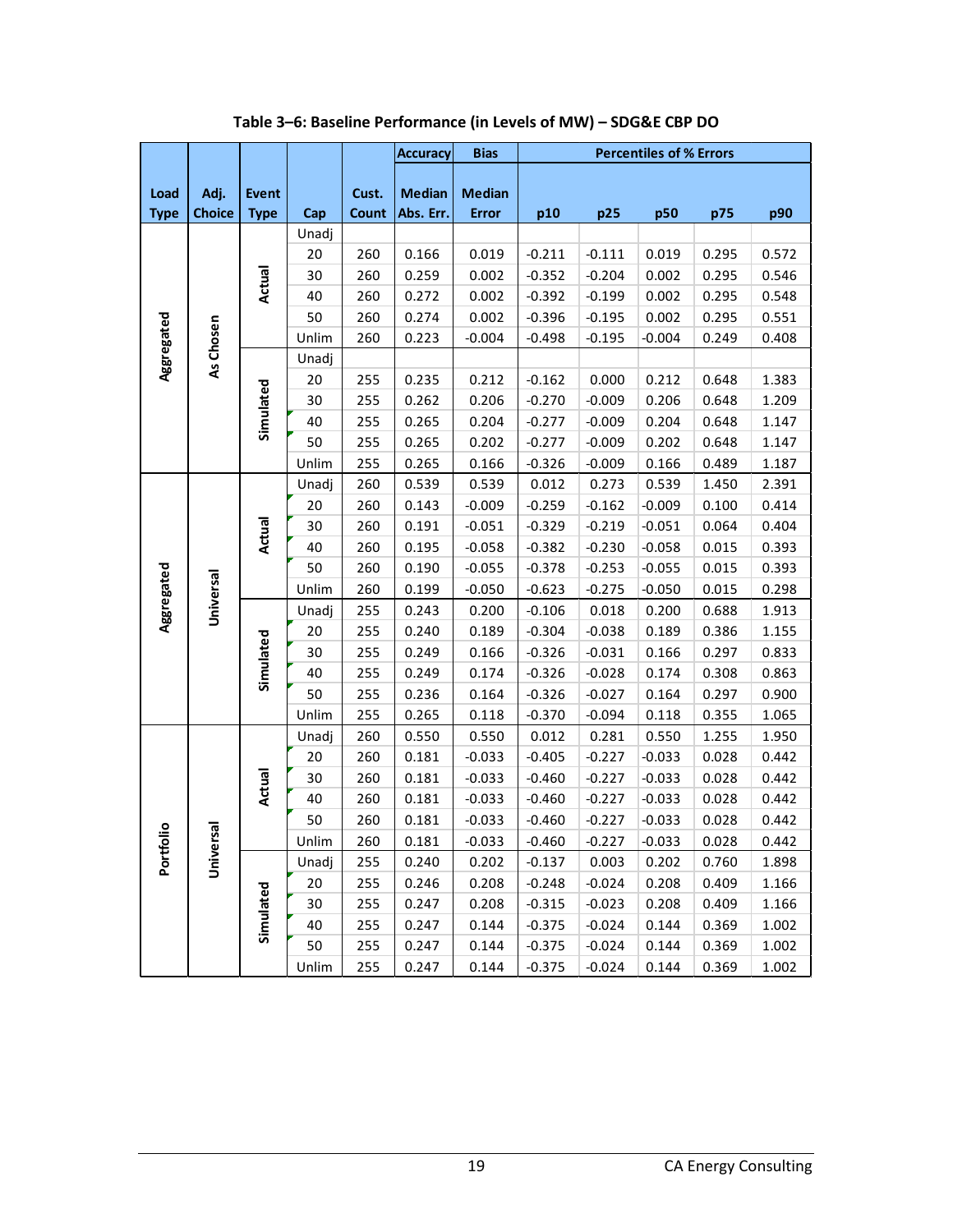# <span id="page-20-0"></span>**4. BASELINE PERFORMANCE – PG&E AMP**

Table 4–1 reports baseline results for AMP DA. Accuracy and bias are quite low for all three of the baseline methods, with MAPE values of 1 to 2 percent, and positive MPE values of one to two percent in most cases.<sup>[7](#page-20-1)</sup> As usual, the primary exceptions are the unadjusted baseline options.

For AMP DA, 76 percent of customer accounts selected the day-of adjustment option, while 89 percent of DO customers selected the adjustment.

<span id="page-20-1"></span> $<sup>7</sup>$  Values that are constant across alternative adjustment caps indicate that the caps are not binding. In this</sup> case, an adjustment of less than 20 percent improves accuracy and bias relative to the no-adjustment case, but no larger adjustment is needed.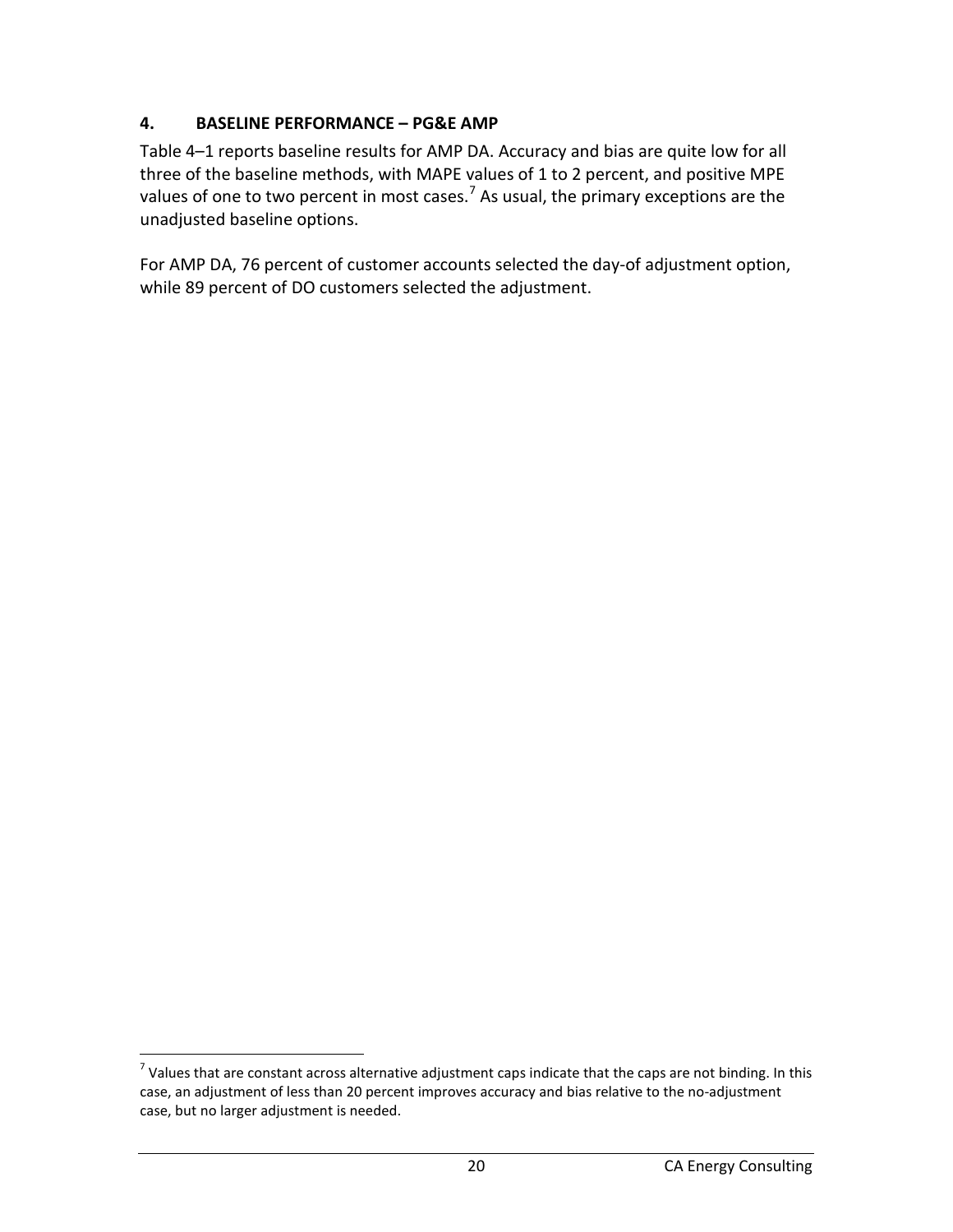<span id="page-21-0"></span>

|             |               |              |       |              | <b>Accuracy</b> | <b>Bias</b> | <b>Percentiles</b> |          |       |       |        |
|-------------|---------------|--------------|-------|--------------|-----------------|-------------|--------------------|----------|-------|-------|--------|
| Load        | Adj.          | <b>Event</b> |       | Cust.        |                 |             |                    |          |       |       |        |
| <b>Type</b> | <b>Choice</b> | <b>Type</b>  | Cap   | <b>Count</b> | <b>MAPE</b>     | <b>MPE</b>  | p10                | p25      | p50   | p75   | p90    |
|             |               |              | Unadj |              |                 |             |                    |          |       |       |        |
|             |               |              | 20    | 435          | 2.57%           | 2.25%       | $-1.44%$           | 0.24%    | 2.25% | 5.68% | 7.62%  |
|             |               | Actual       | 30    | 435          | 2.13%           | 1.77%       | $-1.58%$           | 0.12%    | 1.77% | 5.23% | 7.13%  |
|             |               |              | 40    | 435          | 1.84%           | 1.49%       | $-1.59%$           | $-0.04%$ | 1.49% | 5.17% | 7.08%  |
|             |               |              | 50    | 435          | 1.82%           | 1.25%       | $-1.59%$           | $-0.13%$ | 1.25% | 5.23% | 7.32%  |
| Aggregate   | As Chosen     |              | Unlim | 435          | 1.82%           | 1.20%       | $-1.59%$           | $-0.76%$ | 1.20% | 5.71% | 8.47%  |
|             |               |              | Unadj |              |                 |             |                    |          |       |       |        |
|             |               |              | 20    | 449          | 1.72%           | 1.37%       | $-1.64%$           | $-0.22%$ | 1.37% | 3.82% | 6.34%  |
|             |               | Simulated    | 30    | 449          | 1.63%           | 1.13%       | $-1.68%$           | $-0.28%$ | 1.13% | 3.38% | 5.69%  |
|             |               |              | 40    | 449          | 1.54%           | 0.96%       | $-1.49%$           | $-0.28%$ | 0.96% | 2.97% | 5.72%  |
|             |               |              | 50    | 449          | 1.51%           | 0.86%       | $-1.31%$           | $-0.28%$ | 0.86% | 2.81% | 5.33%  |
|             |               |              | Unlim | 449          | 1.37%           | 0.80%       | $-1.46%$           | $-0.49%$ | 0.80% | 2.12% | 4.62%  |
|             |               |              | Unadj | 435          | 6.08%           | 6.08%       | 1.79%              | 3.48%    | 6.08% | 7.50% | 10.36% |
|             |               |              | 20    | 435          | 2.65%           | 2.65%       | $-1.44%$           | 0.28%    | 2.65% | 5.68% | 7.62%  |
|             |               | Actual       | 30    | 435          | 2.47%           | 2.36%       | $-1.57%$           | 0.12%    | 2.36% | 5.23% | 7.13%  |
|             |               |              | 40    | 435          | 2.46%           | 2.10%       | $-1.59%$           | $-0.04%$ | 2.10% | 5.17% | 7.08%  |
|             |               |              | 50    | 435          | 2.46%           | 2.10%       | $-1.59%$           | $-0.13%$ | 2.10% | 5.23% | 7.32%  |
| Aggregate   | Universal     |              | Unlim | 435          | 2.42%           | 2.06%       | $-1.59%$           | $-0.79%$ | 2.06% | 5.71% | 8.47%  |
|             |               |              | Unadj | 449          | 4.93%           | 4.59%       | $-1.65%$           | 2.40%    | 4.59% | 6.98% | 9.47%  |
|             |               |              | 20    | 449          | 1.67%           | 1.31%       | $-1.64%$           | $-0.49%$ | 1.31% | 3.41% | 5.02%  |
|             |               |              | 30    | 449          | 1.61%           | 0.83%       | $-1.68%$           | $-0.49%$ | 0.83% | 2.81% | 4.39%  |
|             |               | Simulated    | 40    | 449          | 1.49%           | 0.59%       | $-1.71%$           | $-0.65%$ | 0.59% | 2.65% | 3.82%  |
|             |               |              | 50    | 449          | 1.38%           | 0.33%       | $-1.71%$           | $-0.65%$ | 0.33% | 2.54% | 3.71%  |
|             |               |              | Unlim | 449          | 1.30%           | 0.12%       | $-2.51%$           | $-0.74%$ | 0.12% | 1.66% | 3.67%  |
|             |               |              | Unadj | 435          | 6.08%           | 6.08%       | 2.57%              | 3.36%    | 6.08% | 9.13% | 12.22% |
|             |               |              | 20    | 435          | 1.81%           | 1.16%       | $-1.59%$           | $-0.64%$ | 1.16% | 3.73% | 4.99%  |
|             |               | Actual       | 30    | 435          | 1.81%           | 1.16%       | $-1.59%$           | $-0.64%$ | 1.16% | 3.73% | 4.99%  |
|             |               |              | 40    | 435          | 1.81%           | 1.16%       | $-1.59%$           | $-0.64%$ | 1.16% | 3.73% | 4.99%  |
|             |               |              | 50    | 435          | 1.81%           | 1.16%       | $-1.59%$           | $-0.64%$ | 1.16% | 3.73% | 4.99%  |
| folio       | ersal         |              | Unlim | 435          | 1.81%           |             | 1.16% -1.59%       | $-0.64%$ | 1.16% | 3.73% | 4.99%  |
| Porti       | ِ<br>آگ       |              | Unadj | 448          | 4.74%           | 4.42%       | $-3.93%$           | 2.20%    | 4.42% | 7.19% | 10.28% |
|             |               |              | 20    | 448          | 1.17%           | 0.52%       | $-1.65%$           | $-0.52%$ | 0.52% | 1.97% | 3.63%  |
|             |               | Simulated    | 30    | 448          | 1.17%           | 0.52%       | $-1.65%$           | $-0.52%$ | 0.52% | 1.97% | 3.63%  |
|             |               |              | 40    | 448          | 1.17%           | 0.52%       | $-1.65%$           | $-0.52%$ | 0.52% | 1.97% | 3.63%  |
|             |               |              | 50    | 448          | 1.17%           | 0.52%       | $-1.65%$           | $-0.52%$ | 0.52% | 1.97% | 3.63%  |
|             |               |              | Unlim | 448          | 1.17%           | 0.52%       | $-1.65%$           | $-0.52%$ | 0.52% | 1.97% | 3.63%  |

**Table 4-1: Baseline Performance – PG&E AMP DA**

Table 4–2 reports results for AMP DO. Baseline performance values are similar to those for DA notice. MAPE values show median absolute errors of 1 to 3 percent, and biases are generally upward, but by one percent or less. The distributions of errors indicate relatively small errors out to the 10/90<sup>th</sup> percentiles. The bias results for AMP DO appear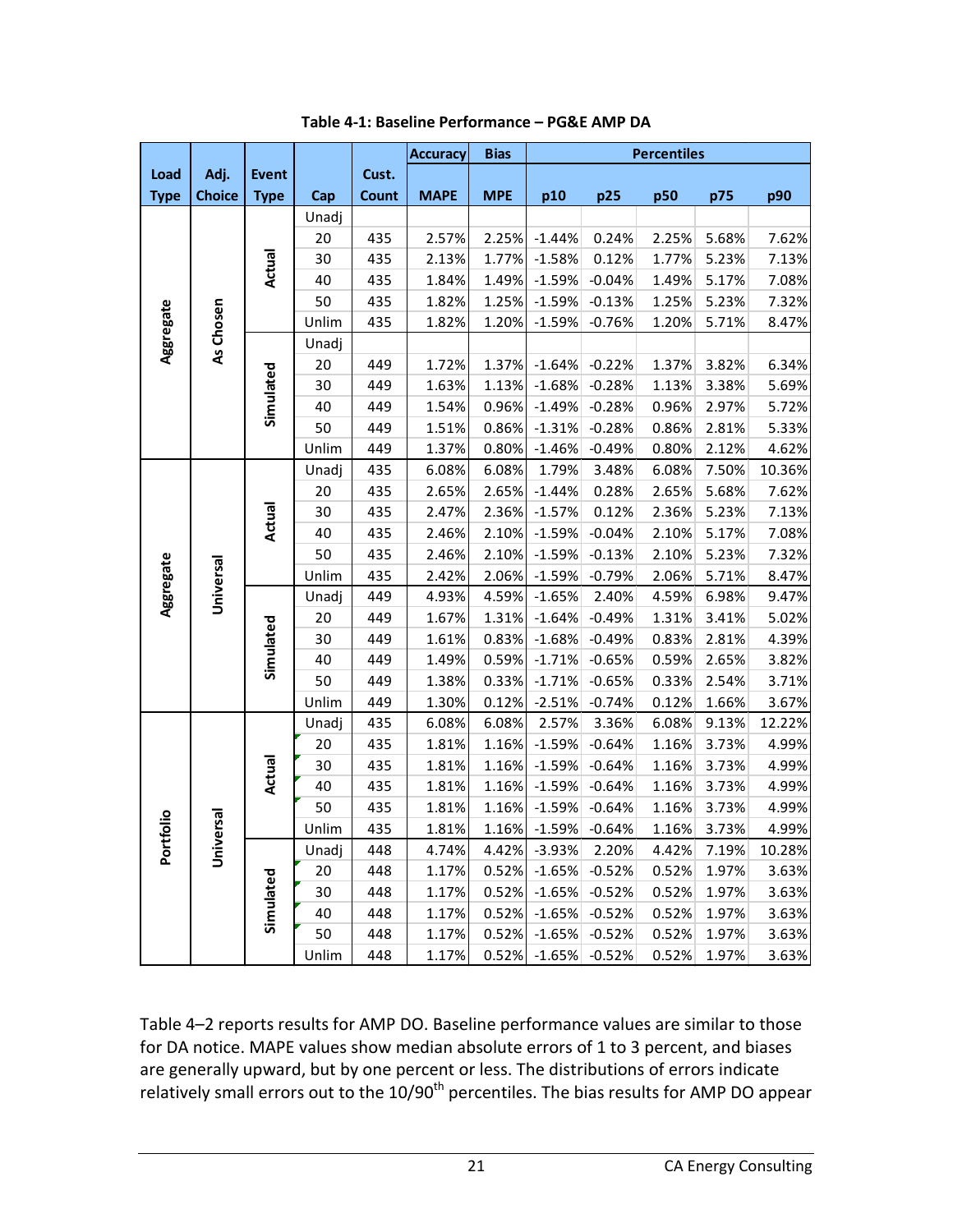to vary more across adjustment caps than other programs, generally improving across higher caps. For the portfolio option, MPE values indicate a downward bias of one percent for actual events and an upward bias of less than one percent for simulated events.

<span id="page-22-0"></span>

|             |               |              |       |              | <b>Accuracy</b> | <b>Bias</b> | <b>Percentiles</b>  |          |          |          |        |
|-------------|---------------|--------------|-------|--------------|-----------------|-------------|---------------------|----------|----------|----------|--------|
| Load        | Adj.          | <b>Event</b> |       | Cust.        |                 |             |                     |          |          |          |        |
| <b>Type</b> | <b>Choice</b> | <b>Type</b>  | Cap   | <b>Count</b> | <b>MAPE</b>     | <b>MPE</b>  | p10                 | p25      | p50      | p75      | p90    |
|             |               |              | Unadj |              |                 |             |                     |          |          |          |        |
|             |               |              | 20    | 1364         | 2.89%           | 2.59%       | $-2.40%$            | $-1.08%$ | 2.59%    | 4.74%    | 8.13%  |
|             |               | Actual       | 30    | 1364         | 2.42%           | 1.24%       | $-2.53%$            | $-1.12%$ | 1.24%    | 4.86%    | 7.55%  |
|             |               |              | 40    | 1364         | 2.49%           | 0.47%       | $-2.73%$            | $-1.07%$ | 0.47%    | 4.83%    | 8.33%  |
|             |               |              | 50    | 1364         | 2.59%           | 0.22%       | $-2.89%$            | $-1.00%$ | 0.22%    | 5.05%    | 8.67%  |
|             |               |              | Unlim | 1364         | 2.68%           | 0.07%       | $-3.46%$            | $-2.00%$ | 0.07%    | 4.73%    | 8.02%  |
| Aggregate   | As Chosen     |              | Unadj |              |                 |             |                     |          |          |          |        |
|             |               |              | 20    | 1380         | 2.30%           | 1.64%       | $-1.40%$            | $-0.19%$ | 1.64%    | 4.09%    | 5.99%  |
|             |               |              | 30    | 1380         | 2.22%           | 1.46%       | $-1.59%$            | $-0.14%$ | 1.46%    | 3.90%    | 6.22%  |
|             |               | Simulated    | 40    | 1380         | 2.12%           | 1.29%       | $-1.52%$            | $-0.09%$ | 1.29%    | 3.82%    | 6.50%  |
|             |               |              | 50    | 1380         | 2.18%           | 1.20%       | $-1.47%$            | 0.03%    | 1.20%    | 3.79%    | 6.54%  |
|             |               |              | Unlim | 1380         | 1.91%           | 1.00%       | $-1.93%$            | $-0.23%$ | 1.00%    | 3.54%    | 5.87%  |
|             |               |              | Unadj | 1364         | 7.82%           | 7.82%       | $-0.07%$            | 2.15%    | 7.82%    | 11.90%   | 15.11% |
|             |               |              | 20    | 1364         | 2.38%           | 1.59%       | $-2.40%$            | $-1.21%$ | 1.59%    | 2.76%    | 5.81%  |
|             |               | Actual       | 30    | 1364         | 2.15%           | 0.46%       | $-2.64%$            | $-1.56%$ | 0.46%    | 2.55%    | 4.96%  |
|             |               |              | 40    | 1364         | 1.98%           | $-0.01%$    | $-2.73%$            | $-1.69%$ | $-0.01%$ | 2.60%    | 4.93%  |
|             |               |              | 50    | 1364         | 1.86%           | $-0.21%$    | $-2.89%$            | $-1.59%$ | $-0.21%$ | 2.55%    | 5.35%  |
|             |               |              | Unlim | 1364         | 2.82%           | $-1.65%$    | $-5.42%$            | $-3.01%$ | $-1.65%$ | 1.11%    | 4.73%  |
| Aggregate   | Universal     |              | Unadj | 1380         | 4.58%           | 4.03%       | $-0.72%$            | 1.43%    | 4.03%    | 6.37%    | 9.35%  |
|             |               |              | 20    | 1380         | 1.74%           | 1.09%       | $-1.81%$            | $-0.21%$ | 1.09%    | 3.40%    | 4.77%  |
|             |               | Simulated    | 30    | 1380         | 1.58%           | 0.61%       | $-2.00%$            | $-0.57%$ | 0.61%    | 2.46%    | 4.53%  |
|             |               |              | 40    | 1380         | 1.46%           | 0.62%       | $-1.66%$            | $-0.82%$ | 0.62%    | 2.52%    | 4.52%  |
|             |               |              | 50    | 1380         | 1.44%           | 0.73%       | $-1.62%$            | $-0.53%$ | 0.73%    | 2.58%    | 4.37%  |
|             |               |              | Unlim | 1380         | 1.71%           | 0.52%       | $-2.11%$            | $-0.59%$ | 0.52%    | 2.22%    | 4.11%  |
|             |               |              | Unadj | 1364         | 8.75%           | 8.75%       | 0.69%               | 2.92%    | 8.75%    | 11.34%   | 14.92% |
|             |               |              | 20    | 1364         | 1.44%           | $-1.05%$    | $-2.75%$            | $-2.57%$ | $-1.05%$ | $-0.28%$ | 2.10%  |
|             |               | Actual       | 30    | 1364         | 1.44%           | $-1.05%$    | $-2.75%$            | $-2.57%$ | $-1.05%$ | $-0.52%$ | 2.10%  |
|             |               |              | 40    | 1364         | 1.44%           | $-1.05%$    | $-2.75%$            | $-2.57%$ | $-1.05%$ | $-0.52%$ | 2.10%  |
|             |               |              | 50    | 1364         | 1.44%           | $-1.05%$    | $-2.75%$            | $-2.57%$ | $-1.05%$ | $-0.52%$ | 2.10%  |
| Portfolio   | rsal          |              | Unlim | 1364         | 1.44%           |             | $-1.05\%$ $-2.75\%$ | $-2.57%$ | $-1.05%$ | $-0.52%$ | 2.10%  |
|             | Univer        |              | Unadj | 1377         | 5.19%           | 4.70%       | $-0.77%$            | 1.87%    | 4.70%    | 7.10%    | 9.30%  |
|             |               |              | 20    | 1377         | 1.58%           | 0.71%       | $-1.63%$            | $-0.45%$ | 0.71%    | 2.57%    | 4.74%  |
|             |               |              | 30    | 1377         | 1.58%           | 0.71%       | $-1.63%$            | $-0.45%$ | 0.71%    | 2.57%    | 4.74%  |
|             |               | Simulated    | 40    | 1377         | 1.58%           | 0.71%       | $-1.63%$            | $-0.45%$ | 0.71%    | 2.57%    | 4.74%  |
|             |               |              | 50    | 1377         | 1.58%           | 0.71%       | $-1.63%$            | $-0.45%$ | 0.71%    | 2.57%    | 4.74%  |
|             |               |              | Unlim | 1377         | 1.58%           | 0.71%       | $-1.63%$            | $-0.45%$ | 0.71%    | 2.57%    | 4.74%  |

**Table 4-2: Baseline Performance – PG&E AMP DO**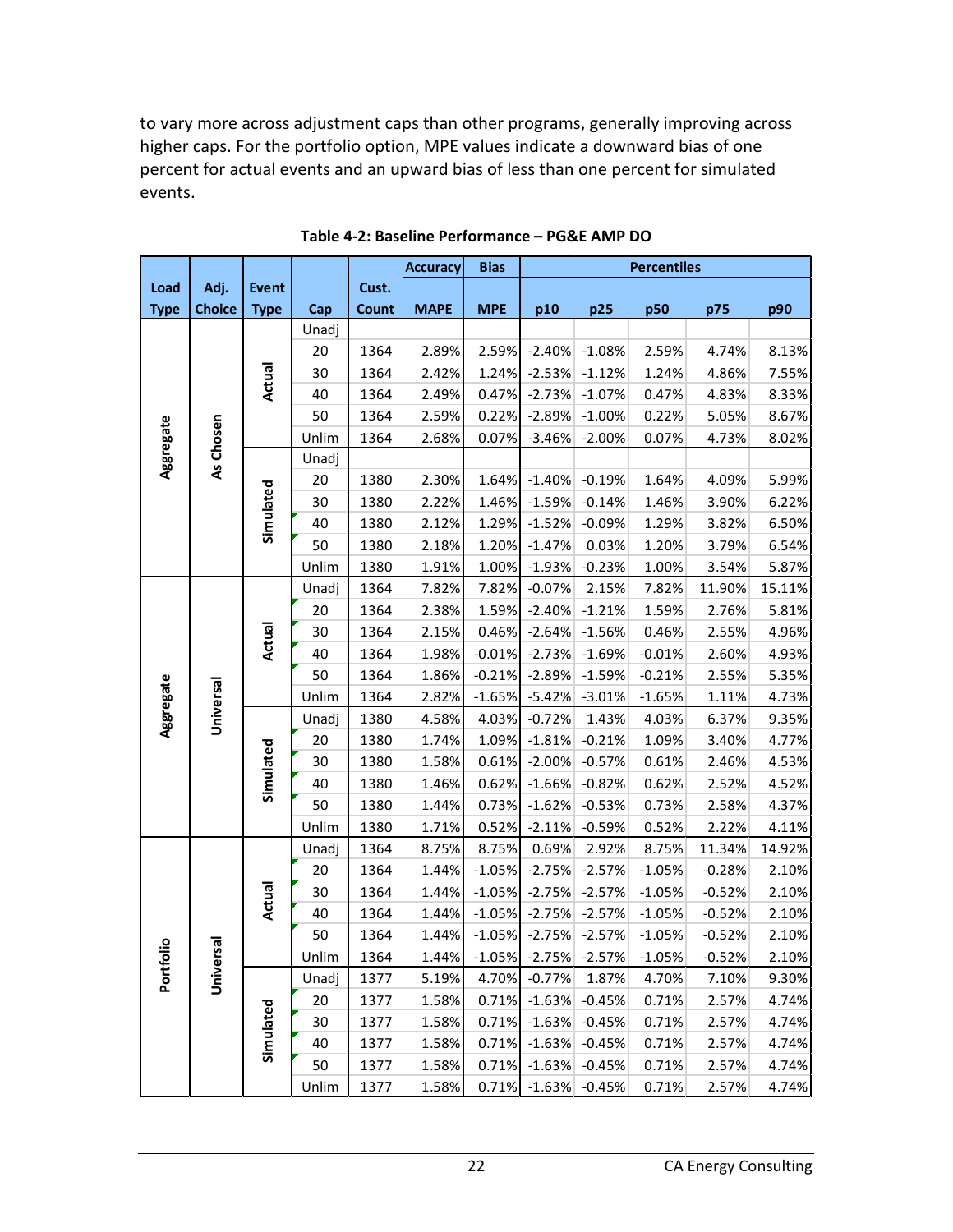# <span id="page-23-0"></span>**5. BASELINE PERFORMANCE – SCE AMP**

Table 5–1 reports results for AMP DA, which provide an interesting case. As indicated in the first panel, the As Chosen baseline is relatively inaccurate, with MAPE values of over 6 percent for actual events, and an upward bias of more than 7 percent. Results are in the same direction, though somewhat smaller, for the simulated events. Now note that the Un-adjusted option for the actual and simulated events in the Universal case, have the same MAPE and MPE values as the As Chosen case. This result arises because all but one of the DA customers declined the baseline adjustment option until September, when more than half changed to the adjustment option. As a result, the As Chosen baseline results are the same as the Universal un-adjusted option.

With Universal adjustments, however, accuracy improves to less than 2 percent median absolute error, and MPE falls to nearly zero, for both actual and simulated events. The range of errors is quite narrow for all adjustment caps (except no adjustment). The portfolio results are similar to the Universal aggregated case.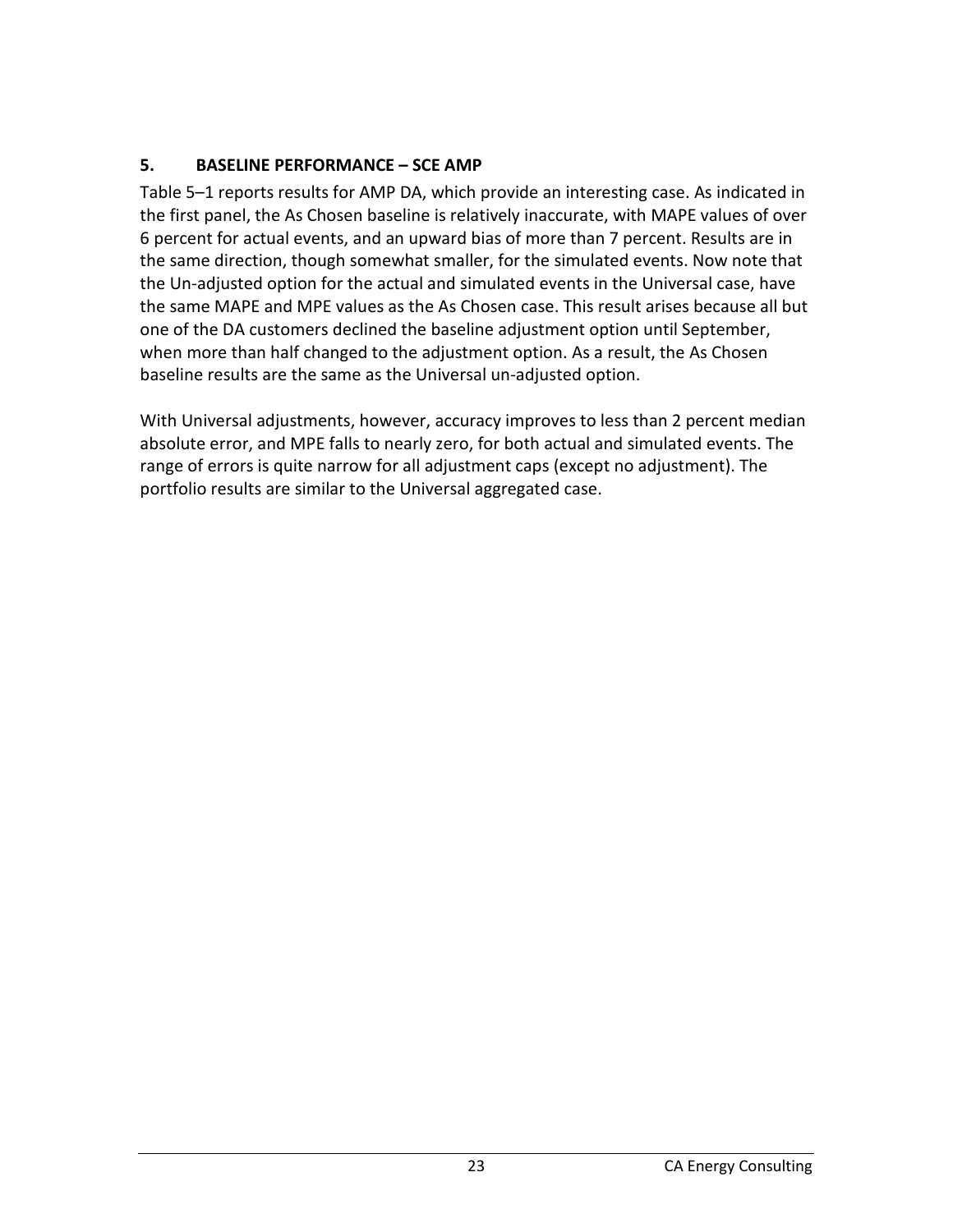<span id="page-24-0"></span>

|                                       |               |              |       |       | <b>Accuracy</b> | <b>Bias</b> | <b>Percentiles of % Errors</b> |          |          |          |        |
|---------------------------------------|---------------|--------------|-------|-------|-----------------|-------------|--------------------------------|----------|----------|----------|--------|
| Load                                  | Adj.          | <b>Event</b> |       | Cust. |                 |             |                                |          |          |          |        |
| <b>Type</b>                           | <b>Choice</b> | <b>Type</b>  | Cap   | Count | <b>MAPE</b>     | <b>MPE</b>  | p10                            | p25      | p50      | p75      | p90    |
|                                       |               |              | Unadj |       |                 |             |                                |          |          |          |        |
|                                       |               |              | 20    | 236   | 6.41%           | 7.36%       | $-1.67%$                       | 2.39%    | 7.36%    | 8.00%    | 14.68% |
|                                       |               | Actual       | 30    | 236   | 6.40%           | 7.36%       | $-1.59%$                       | 2.36%    | 7.36%    | 8.00%    | 14.68% |
| Aggregated<br>Aggregated<br>Portfolio |               |              | 40    | 236   | 6.40%           | 7.36%       | $-1.56%$                       | 2.36%    | 7.36%    | 8.00%    | 14.68% |
|                                       |               |              | 50    | 236   | 6.40%           | 7.36%       | $-1.52%$                       | 2.38%    | 7.36%    | 8.00%    | 14.68% |
|                                       | As Chosen     |              | Unlim | 236   | 6.39%           | 7.36%       | $-1.42%$                       | 2.43%    | 7.36%    | 8.00%    | 14.68% |
|                                       |               |              | Unadj |       |                 |             |                                |          |          |          |        |
|                                       |               |              | 20    | 240   | 4.46%           | 3.31%       | $-3.50%$                       | 1.25%    | 3.31%    | 6.61%    | 7.50%  |
|                                       |               | Simulated    | 30    | 240   | 4.46%           | 3.31%       | $-3.50%$                       | 1.38%    | 3.31%    | 6.61%    | 7.50%  |
|                                       |               |              | 40    | 240   | 4.45%           | 3.31%       | $-3.50%$                       | 1.43%    | 3.31%    | 6.61%    | 7.50%  |
|                                       |               |              | 50    | 240   | 4.44%           | 3.31%       | $-3.50%$                       | 1.43%    | 3.31%    | 6.61%    | 7.50%  |
|                                       |               |              | Unlim | 240   | 4.42%           | 3.31%       | $-3.50%$                       | 1.43%    | 3.31%    | 6.61%    | 7.50%  |
|                                       |               |              | Unadj | 236   | 6.98%           | 7.36%       | $-3.85%$                       | 4.29%    | 7.36%    | 7.99%    | 14.68% |
|                                       |               |              | 20    | 236   | 1.82%           | 0.15%       | $-2.03%$                       | $-1.10%$ | 0.15%    | 0.97%    | 4.85%  |
|                                       |               | Actual       | 30    | 236   | 1.65%           | 0.02%       | $-2.91%$                       | $-1.49%$ | 0.02%    | 0.80%    | 3.68%  |
|                                       |               |              | 40    | 236   | 1.64%           | $-0.05%$    | $-3.26%$                       | $-1.72%$ | $-0.05%$ | 0.87%    | 3.59%  |
|                                       |               |              | 50    | 236   | 1.63%           | $-0.13%$    | $-3.31%$                       | $-1.76%$ | $-0.13%$ | 0.73%    | 3.55%  |
|                                       | Universal     |              | Unlim | 236   | 1.53%           | $-0.12%$    | $-3.32%$                       | $-1.73%$ | $-0.12%$ | $-0.02%$ | 3.39%  |
|                                       |               |              | Unadj | 240   | 4.55%           | 3.31%       | $-3.50%$                       | 2.28%    | 3.31%    | 6.61%    | 7.50%  |
|                                       |               |              | 20    | 240   | 1.62%           | 0.61%       | $-1.42%$                       | $-0.46%$ | 0.61%    | 1.81%    | 3.97%  |
|                                       |               |              | 30    | 240   | 1.57%           | 0.12%       | $-1.48%$                       | $-0.55%$ | 0.12%    | 1.98%    | 3.57%  |
|                                       |               | Simulated    | 40    | 240   | 1.58%           | 0.04%       | $-1.50%$                       | $-0.70%$ | 0.04%    | 2.05%    | 3.30%  |
|                                       |               |              | 50    | 240   | 1.59%           | 0.02%       | $-1.64%$                       | $-0.98%$ | 0.02%    | 1.96%    | 3.14%  |
|                                       |               |              | Unlim | 240   | 1.62%           | 0.01%       | $-1.93%$                       | $-1.47%$ | 0.01%    | 1.93%    | 2.85%  |
|                                       |               |              | Unadj | 236   | 11.99%          | 11.31%      | 6.28%                          | 8.95%    | 11.31%   | 14.68%   | 20.36% |
|                                       |               |              | 20    | 236   | 1.92%           | $-0.12%$    | $-2.85%$                       | $-1.09%$ | $-0.12%$ | 1.17%    | 4.44%  |
|                                       |               | Actual       | 30    | 236   | 1.64%           | $-1.02%$    | $-2.85%$                       | $-1.56%$ | $-1.02%$ | 0.70%    | 3.67%  |
|                                       |               |              | 40    | 236   | 1.64%           | $-1.02%$    | $-2.85%$                       | $-1.56%$ | $-1.02%$ | 0.70%    | 3.67%  |
|                                       |               |              | 50    | 236   | 1.64%           | $-1.02%$    | $-2.85%$                       | $-1.56%$ | $-1.02%$ | 0.70%    | 3.67%  |
|                                       |               |              | Unlim | 236   | 1.64%           | $-1.02%$    | $-2.85%$                       | $-1.56%$ | $-1.02%$ | 0.70%    | 3.67%  |
|                                       | Universal     |              | Unadj | 240   | 7.53%           | 6.59%       | 2.15%                          | 3.34%    | 6.59%    | 10.13%   | 14.84% |
|                                       |               |              | 20    | 240   | 1.99%           | $-0.08%$    | $-1.41%$                       | $-0.96%$ | $-0.08%$ | 3.11%    | 4.89%  |
|                                       |               |              | 30    | 240   | 2.03%           | $-0.56%$    | $-2.34%$                       | $-1.29%$ | $-0.56%$ | 1.09%    | 4.89%  |
|                                       |               | Simulated    | 40    | 240   | 2.03%           | $-0.56%$    | $-2.34%$                       | $-1.29%$ | $-0.56%$ | 1.09%    | 4.89%  |
|                                       |               |              | 50    | 240   | 2.03%           | $-0.56%$    | $-2.34%$                       | $-1.29%$ | $-0.56%$ | 1.09%    | 4.89%  |
|                                       |               |              | Unlim | 240   | 2.03%           | $-0.56%$    | $-2.34%$                       | $-1.29%$ | $-0.56%$ | 1.09%    | 4.89%  |

**Table 5-1: Baseline Performance – SCE AMP DA**

Table 5–2 reports results for AMP DO, in which 84 percent of customers selected the day-of adjustment option. For the As Chosen case, accuracy and bias performance are good, with MAPE values of less than 1.5 percent for actual events and about 2.5 percent for simulated events, MPE values of less than 1 percent for both event types. The distribution of errors is also relatively tight.

Accuracy falls under the Universal option, with MAPE values more than doubling for the actual events, though remaining nearly the same for simulated events. MPE values indicate a somewhat larger downward bias for actual events, with some large outliers, but remain nearly the same for simulated events. Portfolio results are similar to the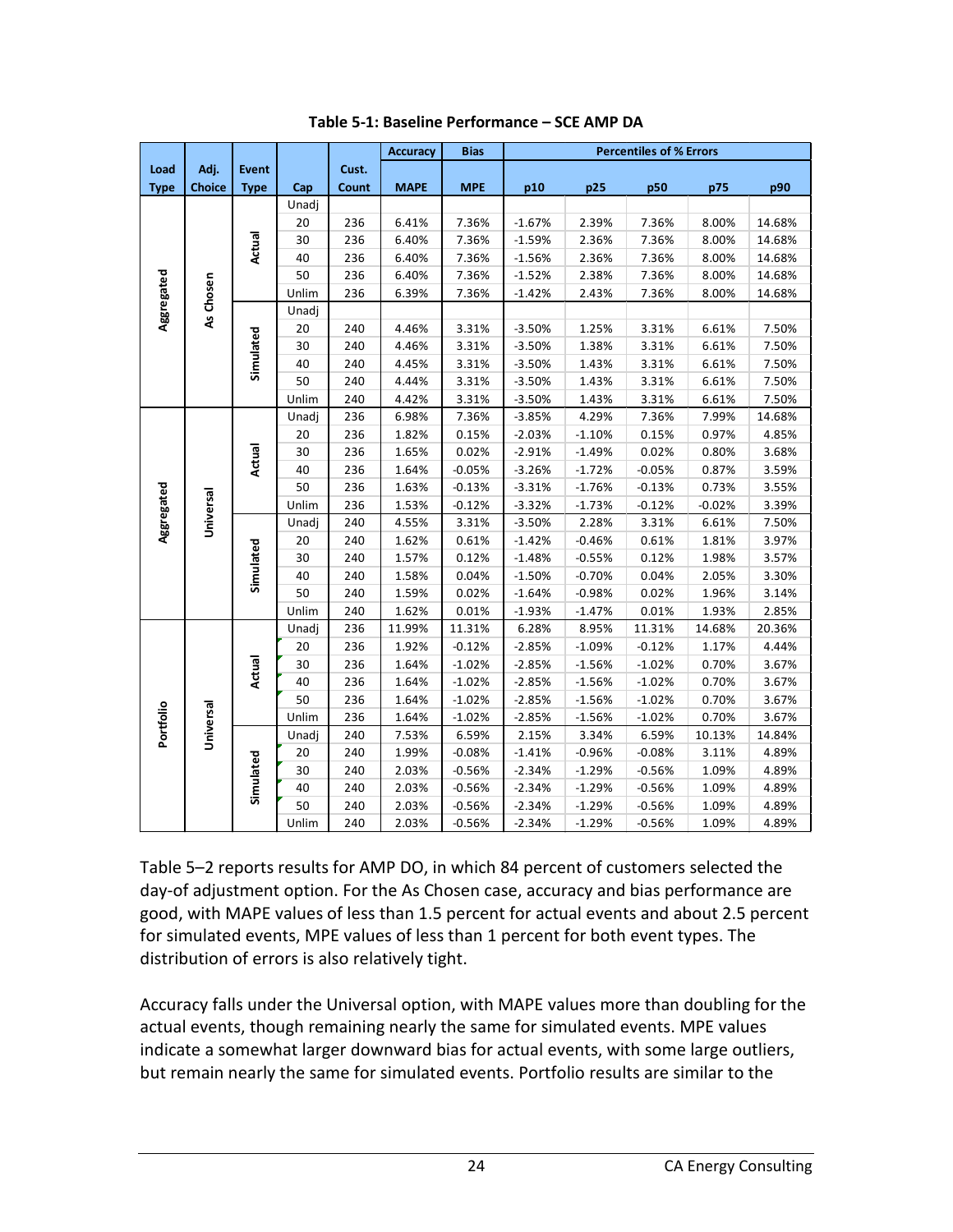aggregated Universal case for actual events, but accuracy falls for simulated events, and the MPE values indicate a small upward bias.

<span id="page-25-0"></span>

|             |                                      |              |       |       | <b>Accuracy</b> | <b>Bias</b> | <b>Percentiles of % Errors</b> |          |          |          |        |
|-------------|--------------------------------------|--------------|-------|-------|-----------------|-------------|--------------------------------|----------|----------|----------|--------|
| Load        | Adj.                                 | <b>Event</b> |       | Cust. |                 |             |                                |          |          |          |        |
| <b>Type</b> | <b>Choice</b>                        | <b>Type</b>  | Cap   | Count | <b>MAPE</b>     | <b>MPE</b>  | p10                            | p25      | p50      | p75      | p90    |
|             |                                      |              | Unadj |       |                 |             |                                |          |          |          |        |
|             |                                      |              | 20    | 1535  | 1.46%           | 0.65%       | $-2.01%$                       | $-1.02%$ | 0.65%    | 1.38%    | 2.07%  |
|             |                                      | Actual       | 30    | 1535  | 1.38%           | 0.15%       | $-2.40%$                       | $-1.17%$ | 0.15%    | 1.27%    | 2.07%  |
| Aggregated  |                                      |              | 40    | 1535  | 1.36%           | $-0.19%$    | $-2.87%$                       | $-1.14%$ | $-0.19%$ | 1.27%    | 2.07%  |
|             |                                      |              | 50    | 1535  | 1.37%           | $-0.39%$    | $-3.05%$                       | $-1.12%$ | $-0.39%$ | 1.16%    | 2.07%  |
|             |                                      |              | Unlim | 1535  | 1.78%           | $-0.74%$    | $-4.22%$                       | $-2.21%$ | $-0.74%$ | 0.75%    | 2.07%  |
|             |                                      |              | Unadj |       |                 |             |                                |          |          |          |        |
|             |                                      |              | 20    | 1537  | 2.53%           | 0.88%       | $-3.08%$                       | $-0.70%$ | 0.88%    | 2.58%    | 4.78%  |
|             | As Chosen<br>Aggregated<br>Universal |              | 30    | 1537  | 2.50%           | 0.63%       | $-2.92%$                       | $-1.19%$ | 0.63%    | 2.26%    | 4.48%  |
|             |                                      | Simulated    | 40    | 1537  | 2.54%           | 0.51%       | $-2.89%$                       | $-1.12%$ | 0.51%    | 2.24%    | 4.71%  |
|             |                                      |              | 50    | 1537  | 2.60%           | 0.40%       | $-2.86%$                       | $-1.17%$ | 0.40%    | 2.23%    | 4.93%  |
|             |                                      |              | Unlim | 1537  | 2.82%           | $-0.19%$    | $-4.83%$                       | $-2.26%$ | $-0.19%$ | 1.83%    | 4.35%  |
|             |                                      |              | Unadj | 1535  | 4.30%           | 3.55%       | $-3.69%$                       | 0.65%    | 3.55%    | 5.97%    | 7.33%  |
|             |                                      |              | 20    | 1535  | 3.39%           | $-0.65%$    | $-14.26%$                      | $-2.04%$ | $-0.65%$ | 0.39%    | 1.39%  |
|             |                                      | Actual       | 30    | 1535  | 3.39%           | $-1.16%$    | $-14.26%$                      | $-3.21%$ | $-1.16%$ | 0.15%    | 0.47%  |
|             |                                      |              | 40    | 1535  | 3.52%           | $-1.18%$    | $-14.26%$                      | $-3.87%$ | $-1.18%$ | $-0.19%$ | 0.19%  |
|             |                                      |              | 50    | 1535  | 3.64%           | $-1.60%$    | $-14.26%$                      | $-4.25%$ | $-1.60%$ | $-0.39%$ | 0.22%  |
|             |                                      |              | Unlim | 1535  | 4.50%           | $-2.23%$    | $-14.26%$                      | $-5.22%$ | $-2.23%$ | $-1.39%$ | 0.73%  |
|             |                                      |              | Unadj | 1537  | 4.61%           | 3.19%       | $-4.20%$                       | 1.27%    | 3.19%    | 5.63%    | 8.40%  |
|             |                                      |              | 20    | 1537  | 2.38%           | 0.15%       | $-2.96%$                       | $-1.25%$ | 0.15%    | 2.22%    | 3.62%  |
|             |                                      | Simulated    | 30    | 1537  | 2.37%           | $-0.03%$    | $-3.09%$                       | $-1.49%$ | $-0.03%$ | 2.01%    | 3.53%  |
|             |                                      |              | 40    | 1537  | 2.37%           | $-0.14%$    | $-3.28%$                       | $-1.47%$ | $-0.14%$ | 1.90%    | 3.86%  |
|             |                                      |              | 50    | 1537  | 2.44%           | $-0.06%$    | $-3.32%$                       | $-1.44%$ | $-0.06%$ | 1.87%    | 4.16%  |
|             |                                      |              | Unlim | 1537  | 3.00%           | $-0.96%$    | $-4.90%$                       | $-2.71%$ | $-0.96%$ | 1.79%    | 4.26%  |
|             |                                      |              | Unadj | 1535  | 4.31%           | 3.55%       | $-3.69%$                       | 0.65%    | 3.55%    | 6.11%    | 7.37%  |
|             |                                      |              | 20    | 1535  | 4.04%           | $-1.64%$    | $-14.26%$                      | $-4.52%$ | $-1.64%$ | $-0.22%$ | 0.57%  |
|             |                                      | Actual       | 30    | 1535  | 4.04%           | $-1.64%$    | $-14.26%$                      | $-4.52%$ | $-1.64%$ | $-0.22%$ | 0.57%  |
|             |                                      |              | 40    | 1535  | 4.04%           | $-1.64%$    | $-14.26%$                      | $-4.52%$ | $-1.64%$ | $-0.22%$ | 0.57%  |
|             |                                      |              | 50    | 1535  | 4.04%           | $-1.64%$    | $-14.26%$                      | $-4.52%$ | $-1.64%$ | $-0.22%$ | 0.57%  |
|             |                                      |              | Unlim | 1535  | 4.04%           | $-1.64%$    | $-14.26%$                      | $-4.52%$ | $-1.64%$ | $-0.22%$ | 0.57%  |
| Portfolio   | Universal                            |              | Unadj | 1537  | 12.42%          | 3.88%       | $-4.07%$                       | 0.91%    | 3.88%    | 8.52%    | 14.56% |
|             |                                      |              | 20    | 1537  | 7.70%           | 0.93%       | $-4.17%$                       | $-1.65%$ | 0.93%    | 3.27%    | 7.35%  |
|             |                                      |              | 30    | 1537  | 6.68%           | 0.93%       | $-4.17%$                       | $-1.65%$ | 0.93%    | 3.27%    | 6.43%  |
|             |                                      | Simulated    | 40    | 1537  | 5.81%           | 0.86%       | $-4.17%$                       | $-1.65%$ | 0.86%    | 3.19%    | 6.23%  |
|             |                                      |              | 50    | 1537  | 5.09%           | 0.86%       | $-4.17%$                       | $-1.65%$ | 0.86%    | 3.19%    | 4.97%  |
|             |                                      |              | Unlim | 1537  | 3.04%           | 0.70%       | $-4.17%$                       | $-1.89%$ | 0.70%    | 2.72%    | 4.65%  |

**Table 5-2: Baseline Performance – SCE AMP DO**